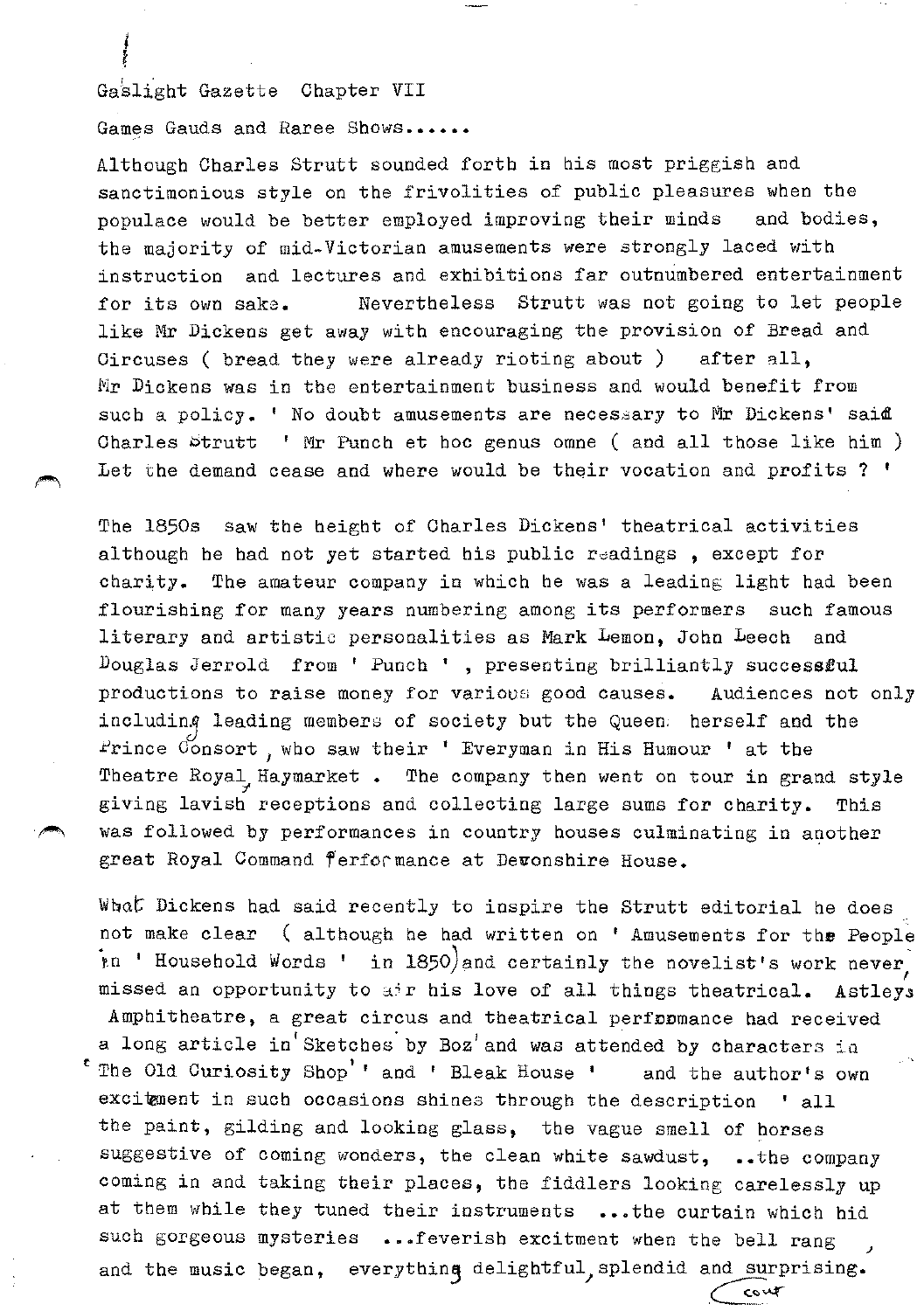These were not the words to encourage the masses to serious instructior and educational pursuits and Charles Strutt ' respectfully addresses their kind friend and champion ' on October 25 1855 1 Are we Austrians ? Are our labourers and mechanics serfs and proletarians that a paternal government must keep them in a good temper and mental imbecility by games and gauds and raree shows ? The people of this country can amuse themselves or know where to find speculators to do it for them for such a consideration as they can afford. The business of government and society should be rather to curb the licentiousness of pleasure and prevent festivities from degenerating into orgies than to promote pleasures themselves. The love of amusement is a plant that grows already too luxuriously in the natural soil of the human heart. Although believing it was no part of the government's duty to please

the people as children Strutt was in favour of it seeking to improve and elevate them as men and women  $\frac{1}{2}$  providing museums and supporting edifices of historiaal and architectural excellence, or collections of plants ' as at  $Kew'$ . But '  $M_T$  Dickens, naturally enough an advocate of amusements for the peeple has made the discovery that the multitude was in perfect humour during the performances of a military band on Sunday 1 just as long as the people are entertained and tickled they are good and responsible citizens. '

' We like amusements as well as most of our readers ' says Mr Starchy Strutt, unbending just a little ' we have often been known to laugh outright, seriously as it may be supposed to affect our editorial dignity. He added that he did not even mind seeing others laugh as long as they are not laughing at us..... ( Oh dear ! ). And he concludes <sup>1</sup> If people can be induced to seek their amusement in the direction of their duty and in the improvement of their worldly means, the care of their health and culture of their minds, they would then need no contrivances or direct contributions to their entertainment.<sup>'\*</sup>

Certainly the majority of advertisements for entertainment in his Gazette ' should have met with his approval, one could hardly consider illustrated travel lectures to be less than mind-improving and the Funeral of the Buke of Wellington may have been an aweinspiring sight but still a very sobering experience. This was the subject of a magnificent Diorama produced by two artists, M. Desvignes and  $\mathfrak{m}_r$  Wilson, the scope of which would have had to be seen to be fully appreciated . Such performances were achieved by the use of various optical tricks, lighting and stereoscopic effects<br>requiring dozens of pictures.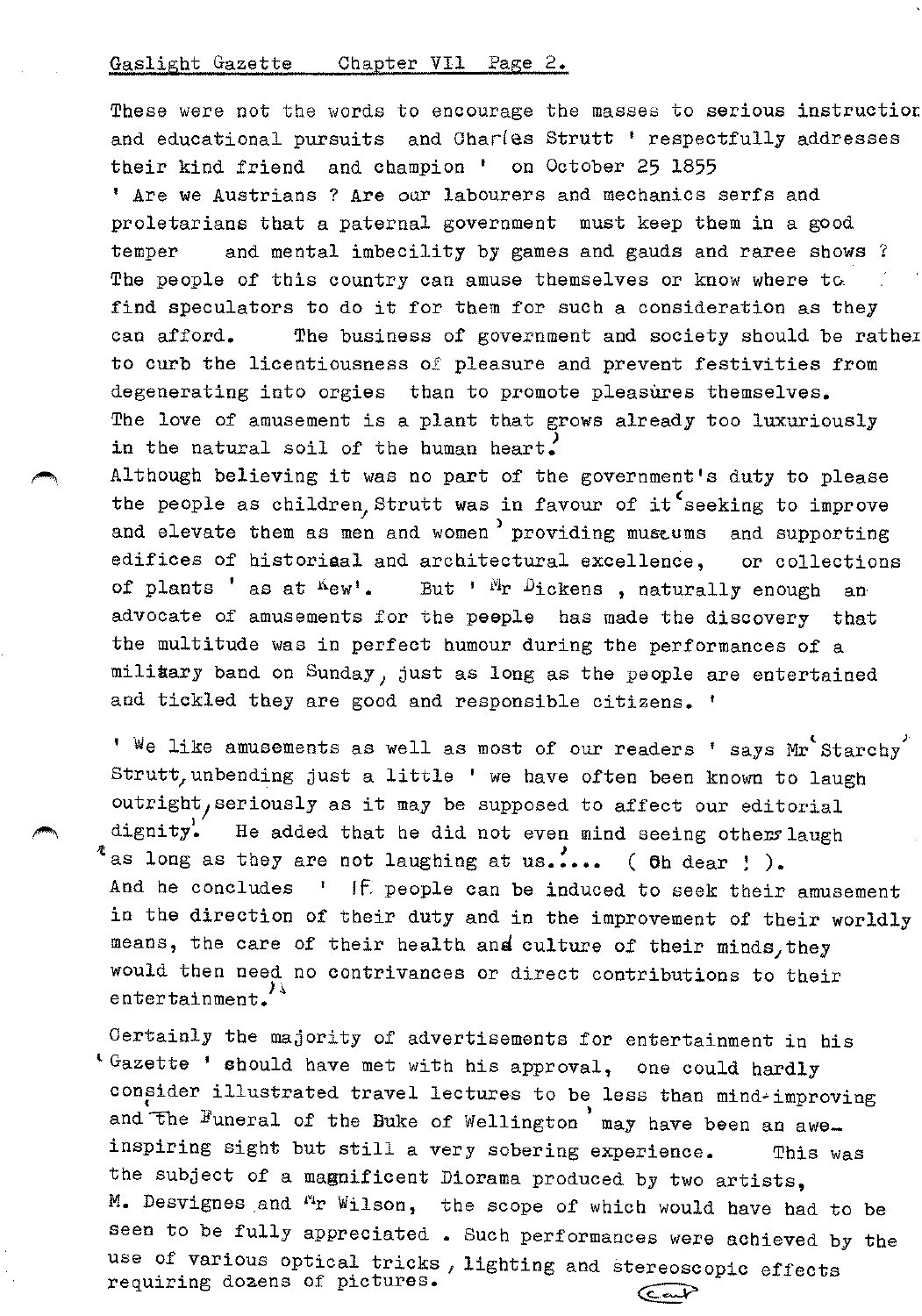' The painter has reproduced these grand and touching scenes with peculiar power ' Strutt wrote in June 1854, announcing this production of wellington's Funeral Procession and Entombment now open daily at  $\frac{1}{2}$  and  $\frac{1}{8}$  o'clock at St George's Gallery, ' the great Diorama of London showing the whole of the scenes connected with this magnificent pageant and ceremonial. Admission one shilling, front seats two shillings stalls three shillings, children half price '.

' Not only is the metropolis shown on the morning of November 18 1852 but the prior particulars of the great act are delineated • The ~llustrations begin with a view of Walmer vastle which is succeeded by a spiritedly drawn interpretation of the Duke's chamber representing the hero in his last moments surrounded by his medical attendants and members of his family. Then we have a view of the funeral procession leaving the castle by torchlight , a distant view of Canterbury as it passed on the way to town , a capital sketch of the river and the crowd as the procession passed over Vauxhall Bridge at three in the morning •••• succeeded by an admirably executed reproduction of the lying in state in the hall at Chelsea Hospital. '.

The ambitious diorama continued with the arrival of the cortege at St  $Pauls$  and finally the lowering of the coffin into the crypt.

The inventor of the Diorama as an entertainment was Louis Jacques Mande Daguerre, a scenepainter whpse experiments in fixing images on metal plates pioneered photography ••• Daguerreotypes. 6ne of the earliest Diorama buildings was that built by Nash south of Regents Park in 1823 and all that is left of it today is the shell and the cogwheel, which turned the seating platform as the audience viewed the pictures • After it closed in 1851 it became a Baptist Chapel, a rheumatism clinic and in present times part of Bedford College , cubrently there is a scheme to develop the building into a complex of luxury flats.

Also in Regents  $Pars$ , the Colosseum, described as ' the original Panorama <sup>1</sup> designed by Decimus Burton , could also boast a Hall of Mirrors, a Gothic Aviary and a model Swiss Chalet in addtion to

a panorama of Mont Blanc. This Swiss theme had a serious rival in the descriptive lecture on the Ascent of Mont Blanc which Mr Albert Smith was giving to enthusiastic audiences in the centre of London at the Egyptian Hall in Piccadilly On October 2 1854 the Gazette Supplements ' Mirror of the Month ' announced that this popular entertainment had just closed been exhibited 838 times and receiving nearly 300,000 having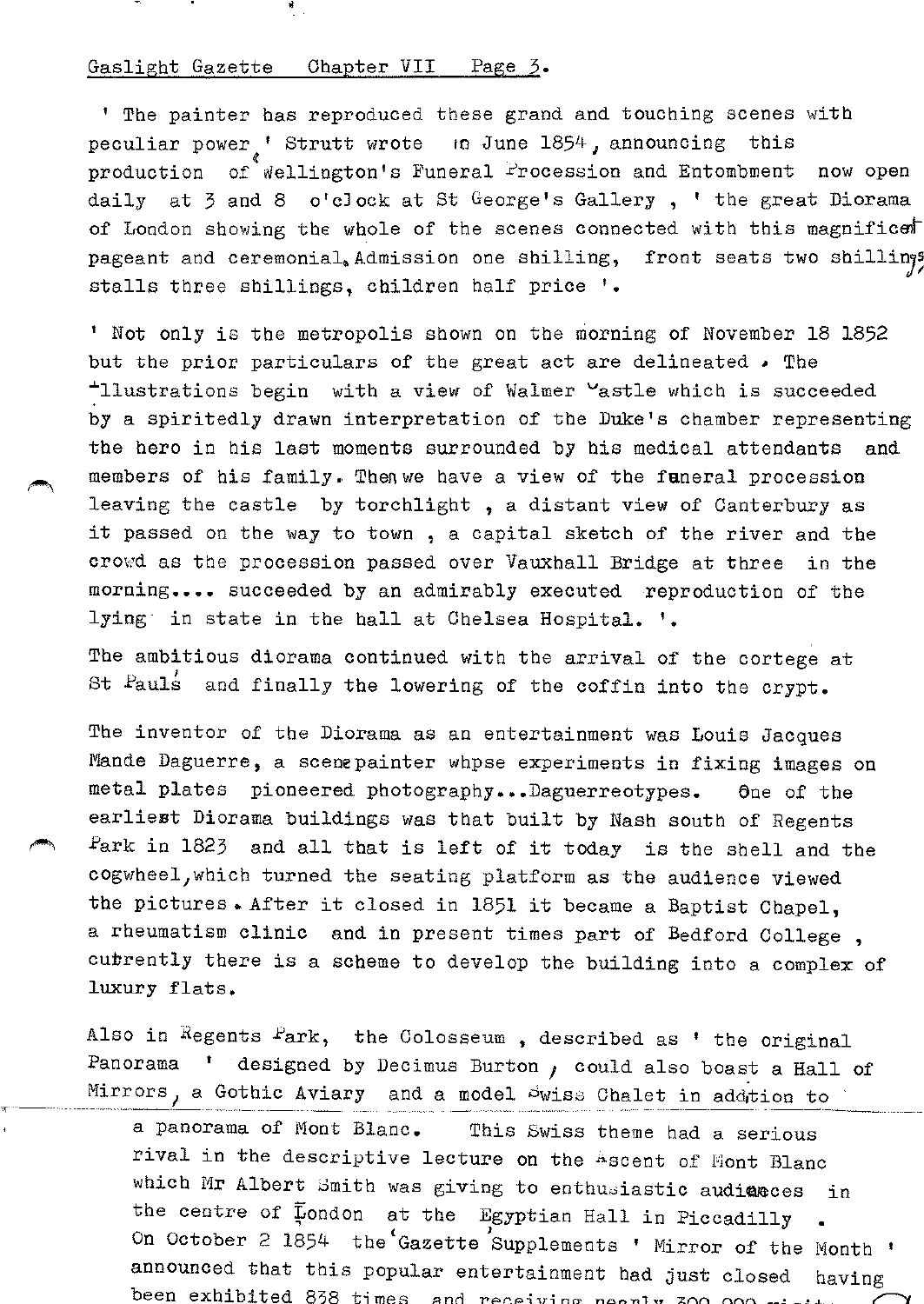At the concluding parformance Mr Smith had addressed the audience attributing the success of his undertaking to the unusual forethought and liberality manifested by him in the internal arrangements made for the convenience and comfort of the spectators.<sup>'</sup> He also announced his intention of immediataly starting for Mont Blanc taking a new route which on his returning would be pictorially produced for the gratification and instruction of the sightseeing community! He apparently lost no time in doing this as by ~ecember 2 the same year he was back at the Egyptian Hall drawing in the crowds  $\frac{1}{2}$ .

These intrepid travellers, safely seated on their revolving dias, could continue their travels at the Royal Panoptican of Science and Art in Leicester Square,which advertised in the ' Gazette ' magnificent dioramic views of a ramble through Venice plus lectures and demonstrations • The Panoptican eventually became the Alhambra Theatre of ballet fame, burned down in 1882 but rebuilt later and surviving until

The Cyclorama, in Albany Street consisted of a colossal moving Diorama of the City and Bay of Naples, Mount Vesuvius and Pompeii  $\epsilon$  showing the great eruption of  $1$  79 and the present state of the excavated city painted by  $J$ .R Nevern from sketches by himself  $^+$ At 14 Regent Street, the Royal Gallery of Illustration brought events right up to date with a Diorama presenting events of the war with Russia, plus a lecture by Mr J. H .Stocqueler, this was updated in April 1855 with additional pintures of the Great Storm in the Black Sea, the Cavalry Charge at Balaclava and the Battle of Alma.

Wylde's Globe also had a topical attraction with dioramas and  $a$ model of Sebastopol to interest visitors in its ' four large rooms <sup>1</sup> It was situated in Leicester Square opposite another of the most popular entertainments, Mr George Payne's 'Night in the Lands of Gold  $'$  a panoramic tour of Australia, America and  $\Omega$ alifornia  $\lq$  interspersed with a variety of songs by  $M_T$  Henry Russell '. It was announced in the ' Gazette ' that this was to close for the season on Tuesday December 21 1854 on which occasion Mr Payne would take his benefit and present upwards of 400 valuable gifts to the audience, gratis. The show opened again, this time at the Queens Theatre, Tottenham Court Road, in March 1855, where it was reviewed by Charles Strutt who desctibed its four sections depicting the life of a Digger, from St Louis and the Great  $\vec{\nu}$  esert in the West to the Rocky Mountains, ending amongst the diggings or " ranches " and the very primitive system of society which distinguished the last of the United States '. Upon the way there were ' visits from the grisly bear, the wolf bays the moon, and the Red Manlurks in the unfriendly vicinity  $\cdot$  "x Payne accompanied with a spirited lecture and Mr Russell was at hand with a lively air and cheerful ballad  $B$  By these most instructive exhibitions a vast

amount of knowledge is conveyed to the most listless Sectat

'. \_.... ......-...... \_.,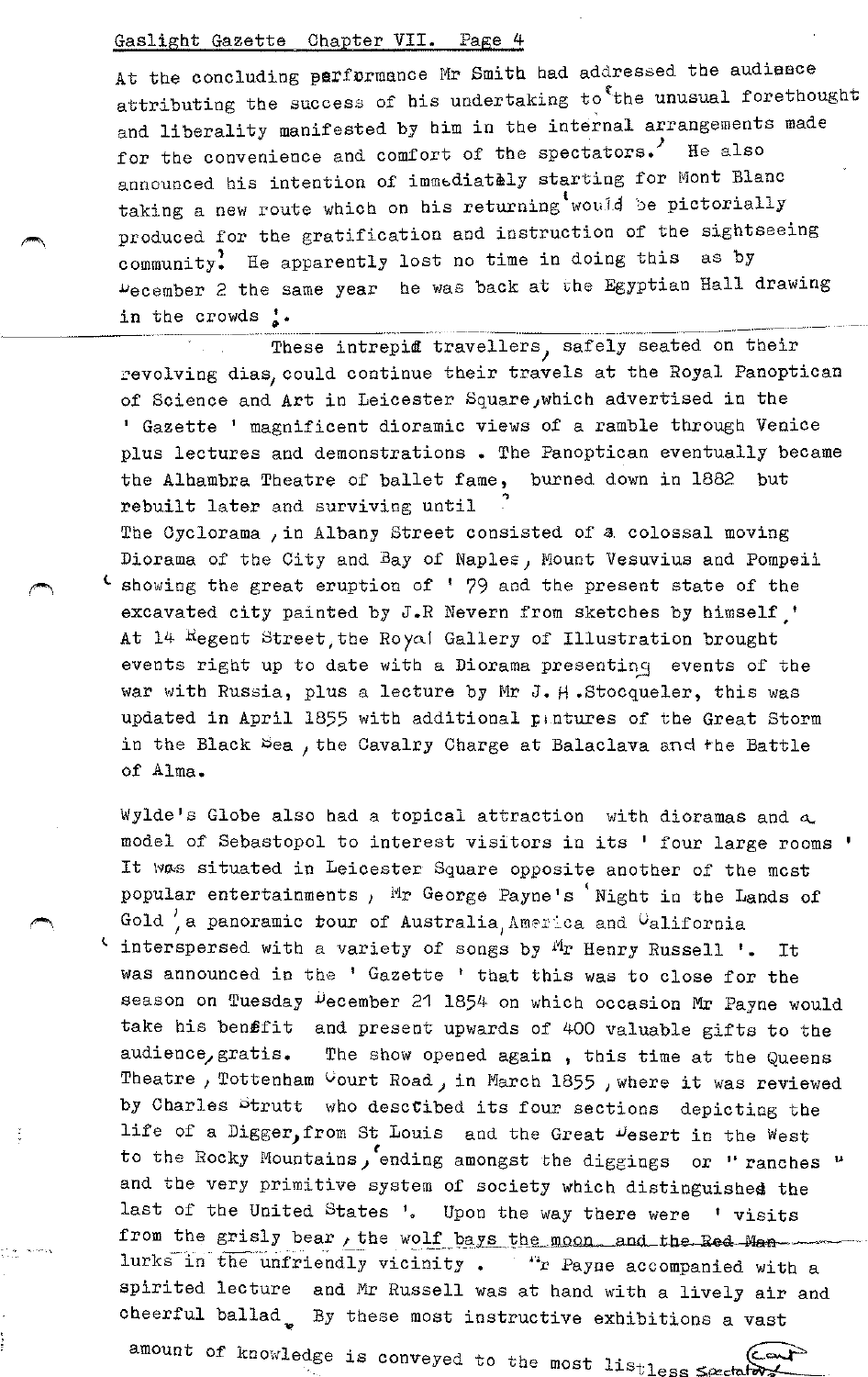Knowledge was also being conveyed by the free museums, those listed in the Gazette including of course the British Museum recently rebuilt at & cost of £1,000 000 and the very latest Museum of Practical Geology, opened in 1851 by the  $r$ ince Consort, in Piccad *n*lly ( although the entrance was in Jermyn Street ). This was to prove the forerunner of all the great museums and colleges in South Aensington the ortginal stull remaining until 1935, the site now being occupied by the store, Simpsons. Other smaller free museums included the Museum of the Royal College of Surgeons, in Lincolns Inn Fields, the nucleus of which was the huge anatomical collection of the flamous John Hunter, a Missionary Museum , in Bloomfield Street, Moorfields, Savill's Museum in Aldersgate and the Royal Military Museum at Woolwich.

The Oriental and Turkish Museum of St George's Terrace, Hyde Park Corner, was not free and obviously cashing in on the British alliance with Turkey in its presentation of  $f$ the manner and customs of the Turkish mation past and present. It was advertised as ' this extraordinary and unique collection of life-size models executed so as to defy imitation , illustrated by original and authertic costumes as well as buildings, such as the  $H$ arem the Hamman, ( bath ) and the Kahve with carriages and cattle, presented with every minute detail to render all the groups strictly correct and natural. Admission was one shilling, Saturdays half a crown.. Strutt thought that ' independent of its interest at the present time it was invaluable in affording the student of mankind a faithfol representation of the Mussellman manners while to the pleasure seeking population its extreme. singularity and gorgeousness must give simple satisfaction and command frequent visits. *)* 

Such exhibitions did not have emigration in mind as did a one.off cultural event which took place at the Kings Arms Hotel, in Kensington, when under the patronage of the  $\mu$ uke of Argyll, Dr Welch lectured on the <sup>M</sup>anners Customs and Peculiarities of the Americans, enlivened with anecdotes and sketches.

Prince Albert was listed as a patron of the Royal Polytechnic Institution  $d^{\dagger}$  309 Regent Street, which under the direction of J.H.Pepper advertised continued improvement increased attractions and fresh decoration, re-lighted under the patent of Mr John Peslie Esq.' The Polytechnic was also open on Saturday evenings for an American entertainment and "'r Ward's band.

تهمس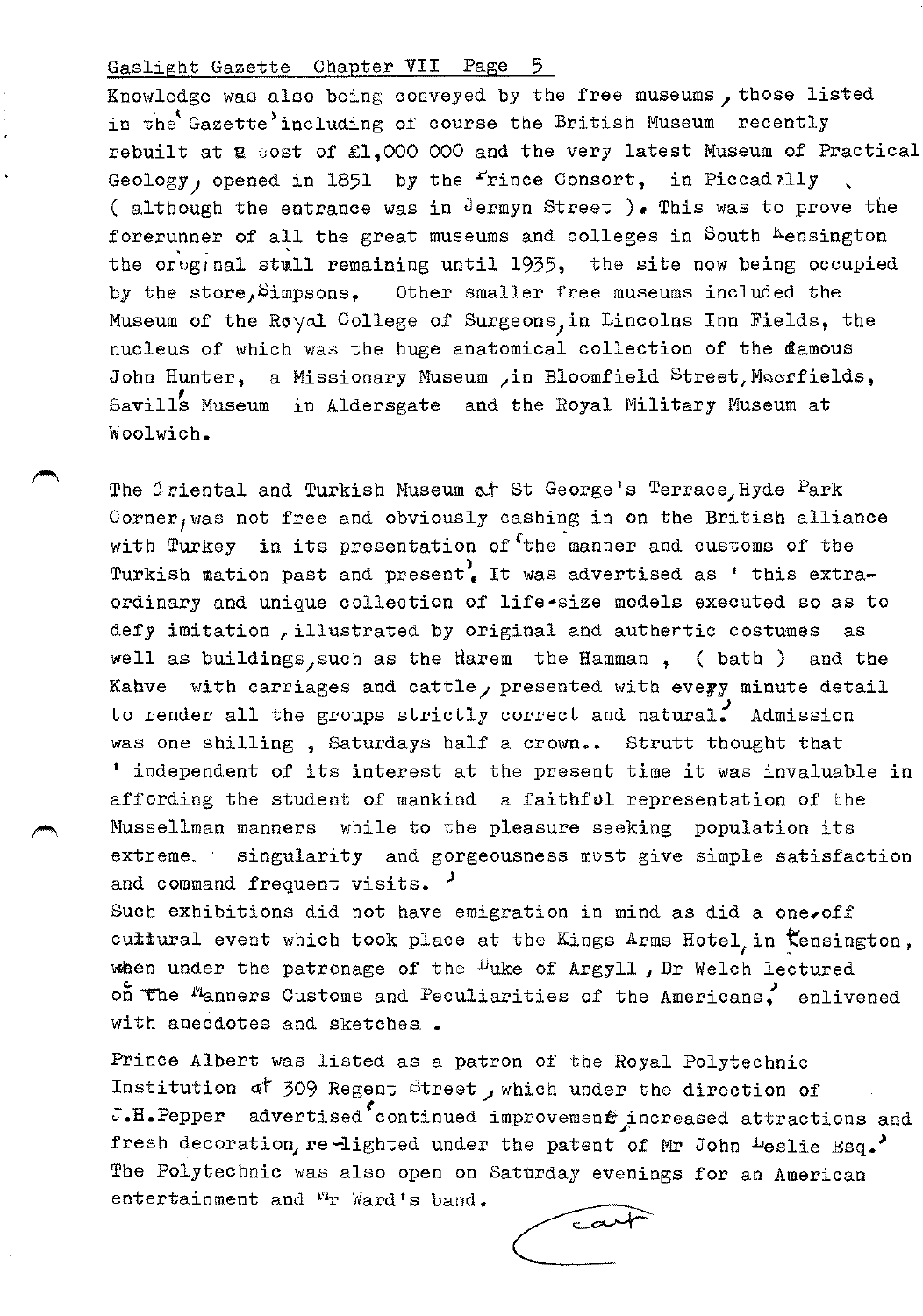Such seriousness deserved a little light relief, and there was nothing instructive about Mr w.s. Wood's Olio of Oddities which could be seen at the Polygraphic Hall in William Street every night . Other than an Olio being a medley or Pot Poutri there is no indication of what form this entertainment might have taken although it is more than likely to have pandered to the Victorians interest in such things as hairy ladies or deformed animals for ' freak shows ' were extremely popular. There is a tale of Pag-faced lady who proved to be an unfortunate bear with face and paws shaven dressed in a bonnet and gown who joined the giantesses, living skeletons, two~headed dogs and other unfortunates, both human and animal. Sometimes it was sufficient just to be a foreigner, and at  $\overline{ }$  eicester Square<sup>4</sup> a group of Aztecs and Earthmen, the first of  $ather$  race to be seen in  $L^2$ urope  $\overline{P}$  apparently  $e$ ither persuaded or forced to come to this country  $\overline{y}$  were exhibited daily to curious crowds, from  $3$  to  $5$  p.m and  $7$  to  $9$  with lectures at 4 and 8p.m. with vocal and instrumental concerts in between as an added attraction.

Madame Tussauds Waxworks had been an established entertainment in London for over fifty years, after its success in  $\pm$ aris in the 1780s moving to the Lyceum in 1802 before being set up at the Baker Street Bazaar  $\cdot$  The current attractions advertised in the ' Gazette'in 1854-1855 were Lord Raglan ' the hero of Alma ', the Sultan of Turkey, the Emporer of Russia and the Queen of  $Sp_{\alpha}[n]$  in addtion to the ' magnificent "olden Chamber' and the Napoleon Room for which an extra sixpence was charged for admission. The exhibition was open from 10 a.m to 10 p.m every day.

Well outside the realm of family entertainment was the rather dubious sounding Dr Khan's Anatomical Museum open daily for gentlemen only from 11 30 a.m to 5 p.m and from 7 to 10 p.m. at 4 Coventry Street. It promised upwards of 1000 superbly executed models and amy well have been entirely innocent and instructive , were it not for the Victorians extraordinary appetite for ' underground ' pornography. The Museum also offered an ' entirely new series of highly interesting lectures given every day of the week by Dr Sexton as well as a descriptive catalogue and price list of wax models of every description. Admission  $\cdot$  to none but adults  $\cdot$  was one shilling.

This is the nearest the ' Gazette ' ever gets to any entertainment of an even faintly titilating nature /although Victorian London could literally shock the pants off any voyeur of today's permissive society.  $~\overline{\phantom{a}}$   $~\overline{\phantom{a}}$   $~\overline{\phantom{a}}$ 

 $\epsilon$ ar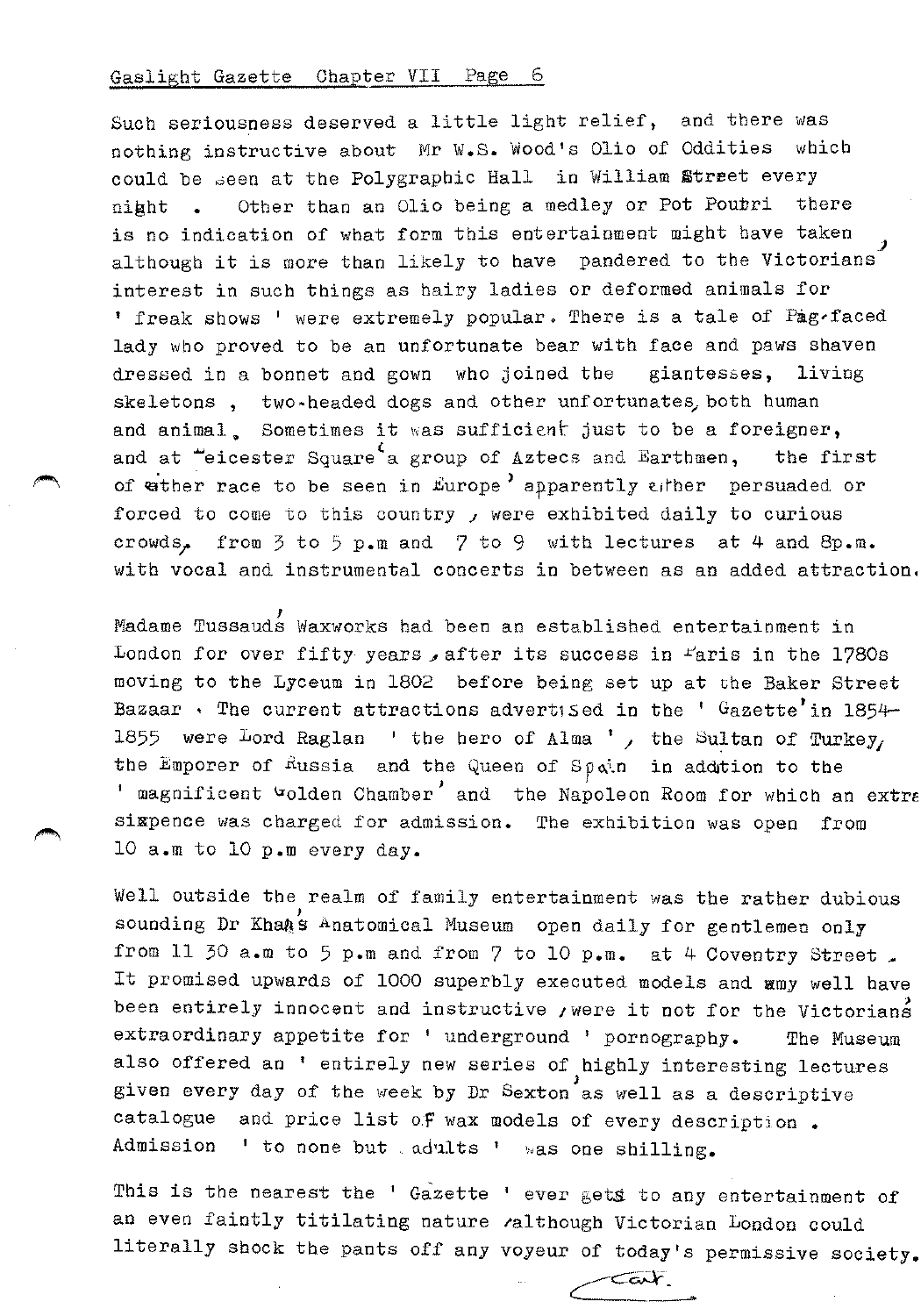Sexual exploitation, pervers ion and deviation existed in every imaginable form, made even more squalid by sordid surroundings  $\Box$ Haymarket may have presented a garishly lurid and glossy promiscuity with its ladies of the town and bawdy houses run by madames in a setting of cendlelight and plush, but the back courts and alleys. especially in the vicinity of the new railway stations, were well populated by the pathetic dregs of the prostitv hon trade who driven by starvation would do anything for a little money.

Encouraged by the philanthropist, Angela Burdett Coutts, Dickens' sentimental heart was deeply affected by the plight of such women and he readily supported a scheme for a House of Rescue at Shepherds Bush, where ' fallen women ' were housed and taught domestic skills, But the real root of the evil was the terrible poverty and a man~made code where a pretty housemaid could lose her job if she failed to please the master of the house and lose it when she did, certainly if the result was a pregnancy. The Royal <sup>A</sup>cademy and other art exhibitions were thickly hung with those magnificen: Victorian story paintings' of unfaithful wives and betrayed girls, father or husband pointing to che door as some poor creature was driven out into the cold with her infant, and her subsequent progress through the workhouse or railway arches, to the river....

This was one subject upon which strutt and his family newspaper never touched, except perhaps to hint that it had a connection with his real bete noir drink.

Wives and mothers in happier circumstances, the plush curtains neatly and tightly drawn against the outside world, their daughters by their sides, pretended at least to know very little of this squalid world. Men would be men, they knew, but not their men, so the lamps were iit, the fire well stoked by the skivvy, the Well-polished piano lid lifted for an evening of musical entertainment • Pianos cost from as little as £ 2.10s for a square piano by Broadwood to a 7 octave Piccolo piano for £ 15, prices rising to about £20 or £ 25 for the very best quality ( and that of course was a considerable price, when a servant's wages could be £10 a year ).

Improvements in printing had brought music into mass production and new songs were being produced daily by hundreds of aspiring writers *<sup>1</sup>* much in the same way as today's ' top of the pops ' and with the  $N$ <sub>1</sub>ctorians these were either instensely sentimental or patriotic.

جمہ ہ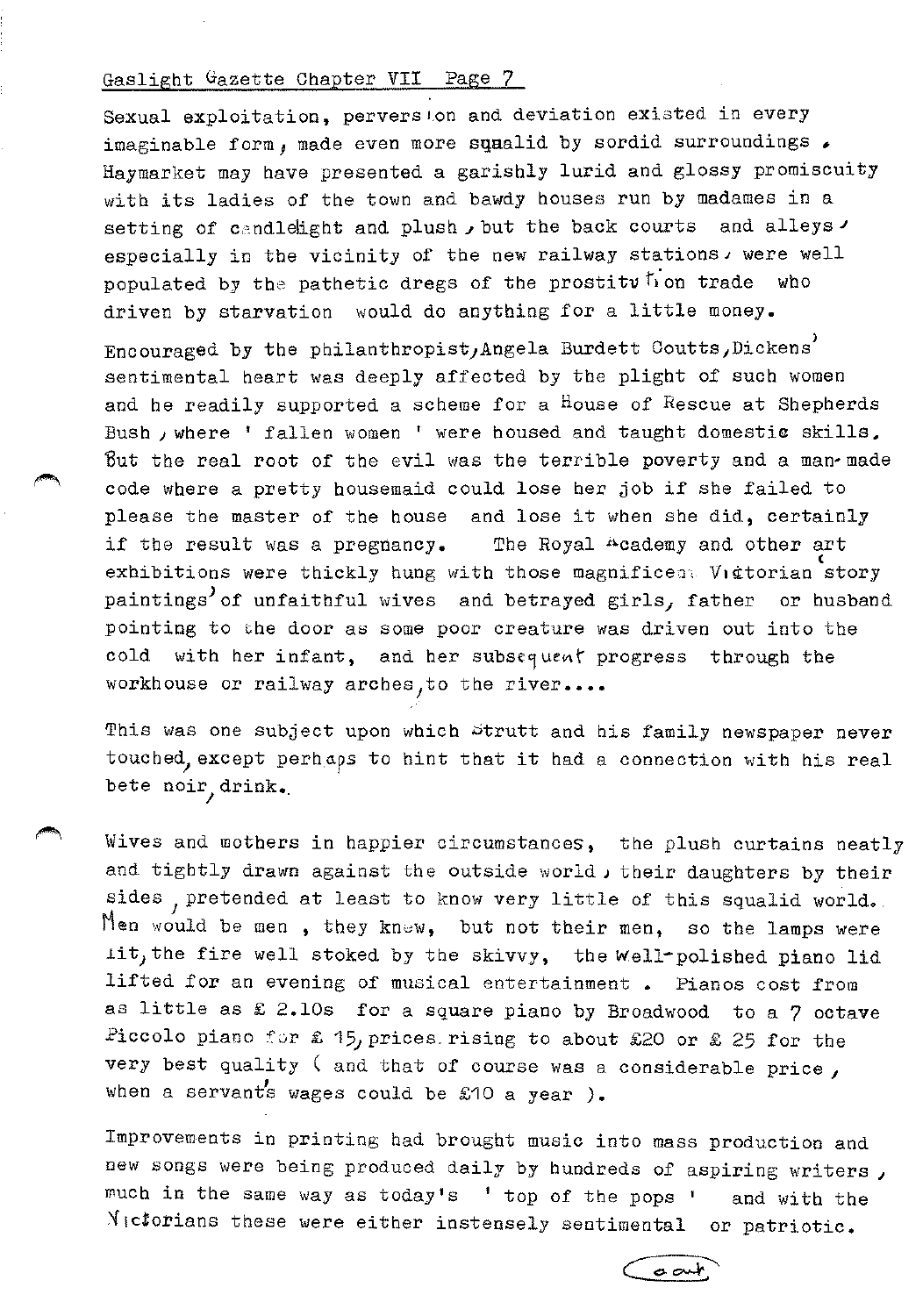Among the latter was ' A New Nation ' by Mr Augustus Duke which Mr George Tedder was now singing with the most distinguished applause at musical festivals and concerts<sup>></sup> The ' Gazette'advertisment quoted The Morning Chronicle' having reported that HRH the Duke of Cambridge had requested an encore and all present allowed that since the days of ' Nelson ' Mr Duke's song surpassed any composition of the kind hoth for vigour and heart-thrilling melody.

The Queen and Prince Albert had fallen in love with Scotland and all things Scottish early in their marriage and had acquired Balmoral Castle in  $1852$  so everything North of the Border was fashionable, especially songs, so  $r_T$  Crawfords appearance at the Regent Gallery / 69 The Quadrant, Regents Street ( with ' completely fitted new atage stalls and cloakroom' ) was bound to be a success, especially when, on Saturday nights, he appeared in full Highland costume to sing his celebrated song ' Draw the Sword for Scotland. '.

Among other songs which combined both patriotism and sentiment was ' Astore Machree ' by W.R. Braine  $\sim$  the Irish Soldiers Farewell ', price two shillings ' One fond embrace and then we sever, for glory calls me far from thee....'. Other ' newest music ' advertised included 'Footsteps of Angels' by Longfellow and Far Away at Sea, bOth by W.J.Hobbs , the latter, a new ballad , being acclaimed as  $c$  a familiar subject treated with novel effect..all Hr Hobbs melodies have a touch of soul in them. 'Smiles and Tears, by W. J. Wrighton, ' cheering to find a cherming melody united to words such as these and ' I heard thy fate without a tear...' <sup>'</sup>the music has a peligious solemnity. Also on a serious note was  $\phi$  ohn Bishop's modern and improved atrangements of The Messiah ' and ' Excelsior, as sung by Miss M Lindsey. ' Shaste and simple ' said 'The British Banner 1 ' by the same authoress as ' The Lord Will Frovide ' and 'England and Englands Queen '.

Such music would doubtless have been performed by the Musical Amateurs of Notting Hill Gate who were invited in a ' "azette ' advert. tc · devote one or two evenings a week to the practice of music. The gent $l$ eman ( or lady ? ) who had inserted the advertisement said he or she ( initials  $G.A.E.)$  would be willing to receive a few gentleman at their residence, or mutually join others at theirs, having a piano, harmonicom, concertina and flute. Sing song evenings of a rowdier kind were populat in pubs and beer houses, Although a license was required in an affort to curb drinking, an easy way round the law was to provide both the entertainment and the drink in easy proximity. A Harmonic Evening Meeting  $\sqrt[m]{h}$ eld every Monday at The Three Pigeons, Ledbury Road, Notting Hill, by  $\overline{M}$ r G, Morgan

 $\overline{\text{cav}}$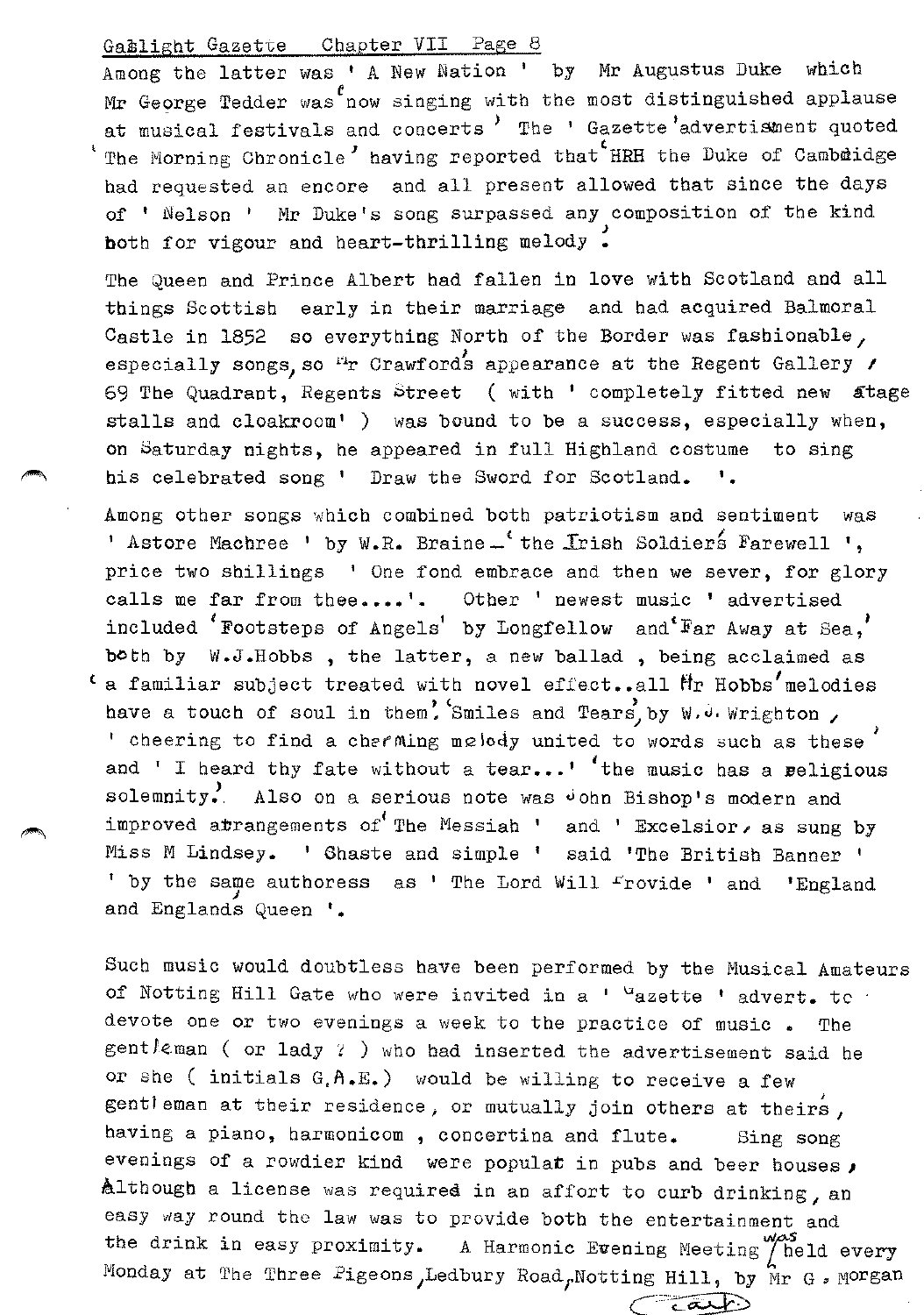( a Welshman no .doubt ) late of The Pineapple in Portman Market. Among the higher class ' music halls ', as they soon began to be called, was the famous Canterbury Hall in Lambeth, a huge place which attracted the better class ' mechanics and operatives ' and their wives ( previously such places had been very much ' men only  $\prime$ ). At the other end of the scale there were these frequented by the Costers, such as the Coburg, with a gallery that held nearly 2,000 people packed in like sardines, making more noise than the performers the penny gaffs, such as the Rotunda, in Blackfriars Road, and at the bottom of the heap , converted shops such as that which Henry Mayhew visited in Smithfield, and which that broadminded and seasoned reporter of his times describe $\sqrt{4}$  spresentingthe most obsane thoughts and the most disgusting scenes,.. forcing into the brains of the childish audience  $\ldots$ thought that must embitter a  $\ldots$ lifetime and descend from father to child like some bodily infirmity.

Of a far more genteel nature than such rowdy dives was the Trevor Arms Music Hall, opposite the Barracks at Knightsbridge (although soldiers were not regarded as among the best behaved audiences ). The proprietor, Mr T.  $\beta$ , Street, ensured that the crowds nightly flocking to this acknowledged first class place of amusement , the marked respectability of the visitants, the attention of the entertainers and the general order and good humour prevailing reach the most sanguine expectations.

A one~night stand entertainment at Sidney Hall, Pond Place, Chelsea, followed the music hall pattern but was also as refined as the Trevor Arms purported to be , although admission was only sixpence. <sup>l</sup>Unprecedented success by crowded and delighted audiences attends this entertainment on each representation ' the advertisement promised and on Wednesday August 29 1854 Mr. G. R. Meagreson ( of the Theatre Royal, Sadlers Wells ) offered his ' Sketch Book and Portmanteau '. This consisted of ' Fine specimens of the West and Rough Specimens of the East of mighty London, sudden entrances, peculiar situations, alarming exits , interspersed with some anecdotes of sea and land. Imitations of popular actors such as Messrs Phelps Morton, Aean, Hosking Bennett, Wright, Harley and Mellon etc. with illustrations of the characters of everyday life in appropriate costume.<sup>></sup> Items in the programme included ' Kensington Gardens featuring a song by Augustus  $\frac{1}{2}$  ounge  $\frac{1}{2}$  wishing to make an impression on the fair sex', Jolly Jack, a sailor docking for his Nancy ' and Sambo ' a gent eman of colour who will gust come befote you and sing  $a$  in the same.

ە ئ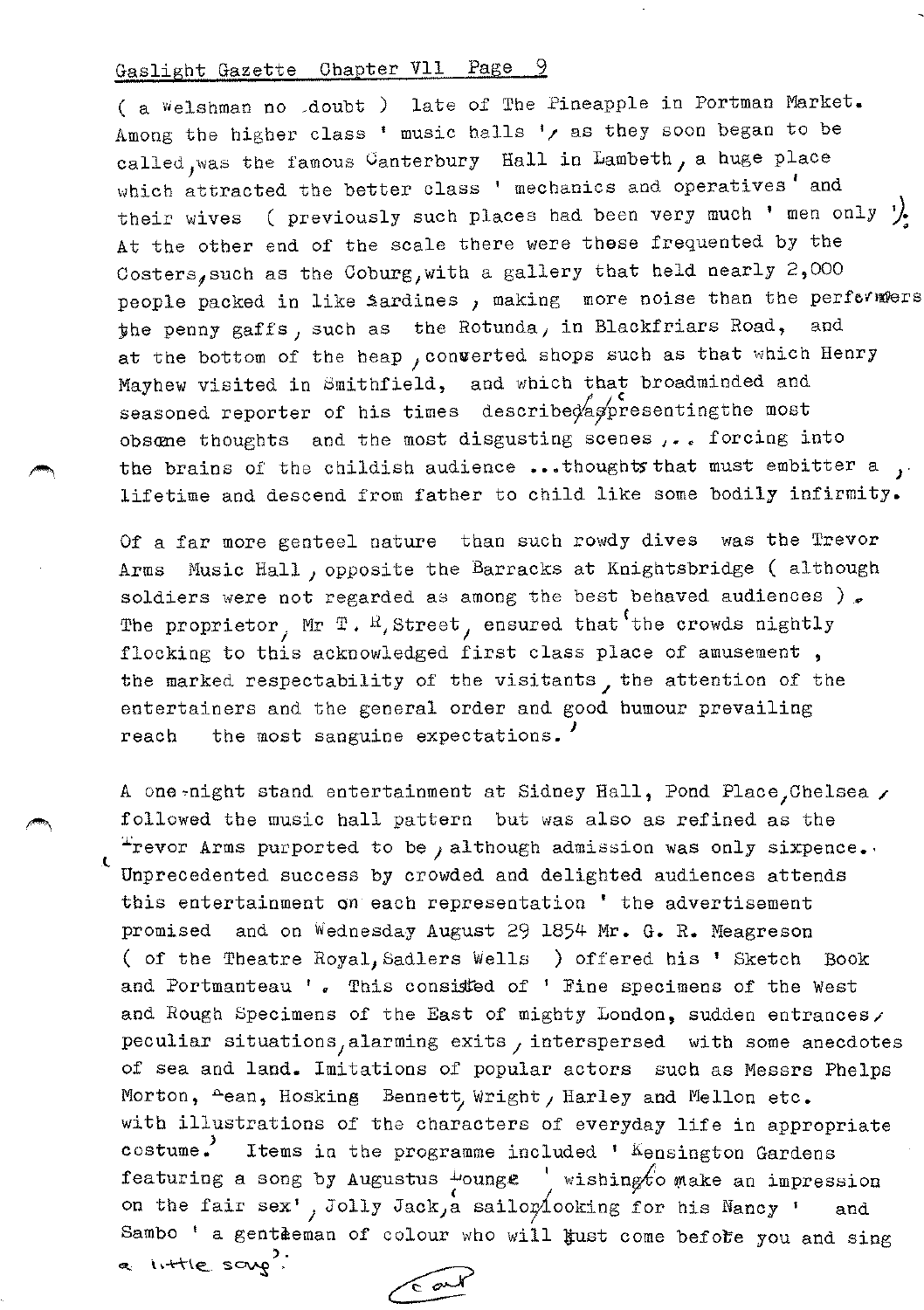Needless to say,middle class families did not approve of such places of entertainment for their offspring, who were encouraged to find their amusements at home • Those who had a limited stock of sheet music but an appetite for playing the piano, as well as learners needing encouragement after the tedium of scales and 'easy pieces ', could engage in an amusing card game based on permutations of musical phrases called The Polyharmonicom or Royal Musical Game, invented by a Mr P. Ezekiel Van Noorden, of 115 Great Russell Street, Bloomsbury, 1 Two thousand polkas for 3s 6d ' ran the ' Gazette ' advertisement ' I might say 20,000 but I fear many unthinking persons may charge me with exaggeration  $'$  said the inventor, who described his system as ' a way of tricking people into acquiring knowledge of musical theory' The Illustrated London Wews ' gave the game a favourable report ' To fabricate such an endless number of funes and then to play them on the pianoforte is a delightful amusement calculated to keep a young person 's attention constantly alive • The game consists of cards bearing a number of musical phrases of two bars so constructed that when arranged continuously in various orders of succession every arrangment will give an air forming a polka in the  $k$ ey of G , modulating to D and closing in the original key.<sup>'</sup> Apart from his Polyharmonicom "Ir van Noorden had also produced a number of songs such as Wellington's Funeral March and the Drinking Song of the  $\text{Alma}$ .

Surprisingly perhaps, the rather straight-laced Strutt with his severe views on pleasure,welcomed the" news that the sombre atmosphere of a London Sunday in the 1850s was to be enlivened by music in the park. to perform in <sup>n</sup>ensington Gardens on Sunday afternoons from 5 to 7 p.m ' Her Majesty has given permission for the Band of the Life Guards he announced in  $\Delta$ ugust 1855. (Band performances were already being given on week days from 4 to 6 p.m every Tuesday and Friday 'playing fekctions by the most admired composers including overtures quadrilles and polkas '. The Sunday performances, said Strutt, were an innovation in London and a welcome one  $'$  For there has long been what has been truly described the bitter observance of the Sabbath , the same stricture being unknown elsewhere, and the London Sunday standing alone this side of the Tweed for its monotonous and pharisaical dullness.

But his anticipation of the event as a pleasurable occasion was somewhat dampened after witnessing the performance. ' At five o'clock Kensington Gardens was thronged by a most miscellaneous audience who listened in perfect silence and decorum and with wonderful patience to a band of the Life Guards which performed in the most dreary

cant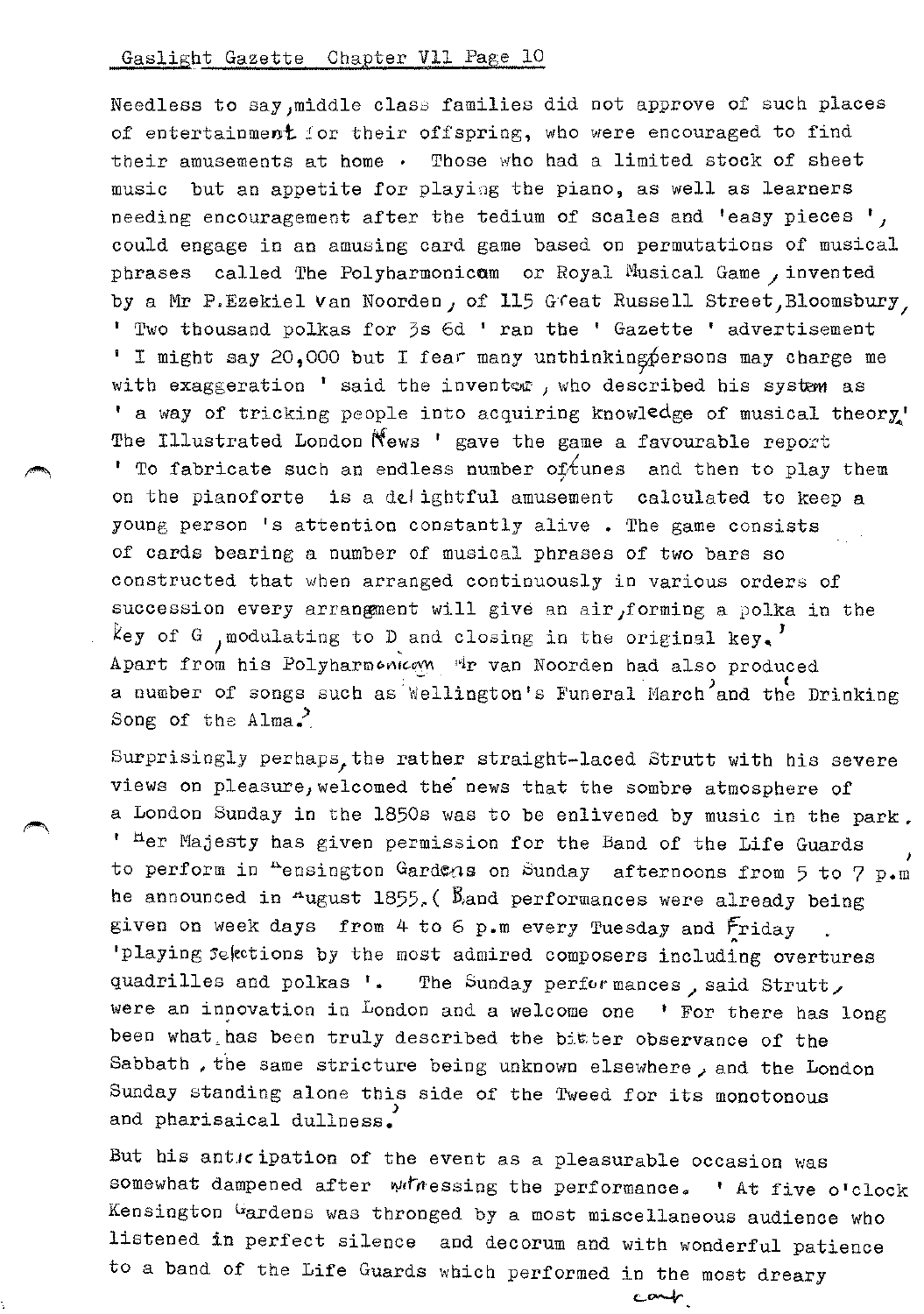manner the most dreary pieces of music that could be selected, They apparently did not approve the innovation and succeeded admirably in giving a penitential effect to every piece of music they attempted. It should be suggested to the Minister of Works ( Sir Benjamin Hall), said  $\overline{\triangleright}$ trutt, that<sup>t</sup>his good intentions would be better carried out by one of the "erman bands to be found every week day in i the west End but who were doomed to silence on Sundays they would discourse much better music and in much greater abundance than the red-coated gentlemen who favout the public with the echoes of their own dissatisfaction....'.

German bands were a familiar sight on the London streets and others hired themselves out for parties . Mayhew interviewed a member of such a band ' a flaxen-haired fresh-coloured young man of twenty who had come to England when he was fourteen and described the life as a good one,the bandsmen earning about six shillings a day. When theyplayed at dances they got sixpence a dance to share between seven of them,  $\epsilon$  We play cheaper than the English ' he said and were abused for it by their rivals, but he ate well, found the English beer good and was saving up his money to return to Hanover.

The dreariness of the military band's performance in "ensington" Gardens was not the only complaint , some of the visitors, especially the ladies, also pootested about smoking among the audience, particularly in the immediate neighbourhood of the band and on the verandah of the refreshment room. The Office of Works had therefore decided to put up notices prchibiling the practice, reminding anyone who might object that Hyde  $\leq$ ark was open to smokers and ' the whole of \*ensington <sup>u</sup>ardens is equally at their service, so genteemen are requested not to smoke in the vicinity of the music platform and in the refreshment room '.

A musical entertainment which gave much greater pleasure, despite its amateur nature , appears to be that performed by five young ladies and seven young gentlemen of the neighbourhood for the pleasure and edification of the Working Mens Association at Stormont, House, "ensington. ' "ever was an audience more grateful or amused runs the report. ' So many young persons of respect coming forward to amuse and encourage the working men showed a benewolent disposition and all uniting in a practical knowledge of glees duets, trios and ballads, proved a refined taste, social feeling and neighbourly traits. The ladies deported themselves with becoming modesty which characterises their walk in life and sang with taste and judgement • The gentlemen amateurs were also well~skilled in music and gave utmost satisfaction and all their efforts were applauded by the working men to the very echo.' Carl Carl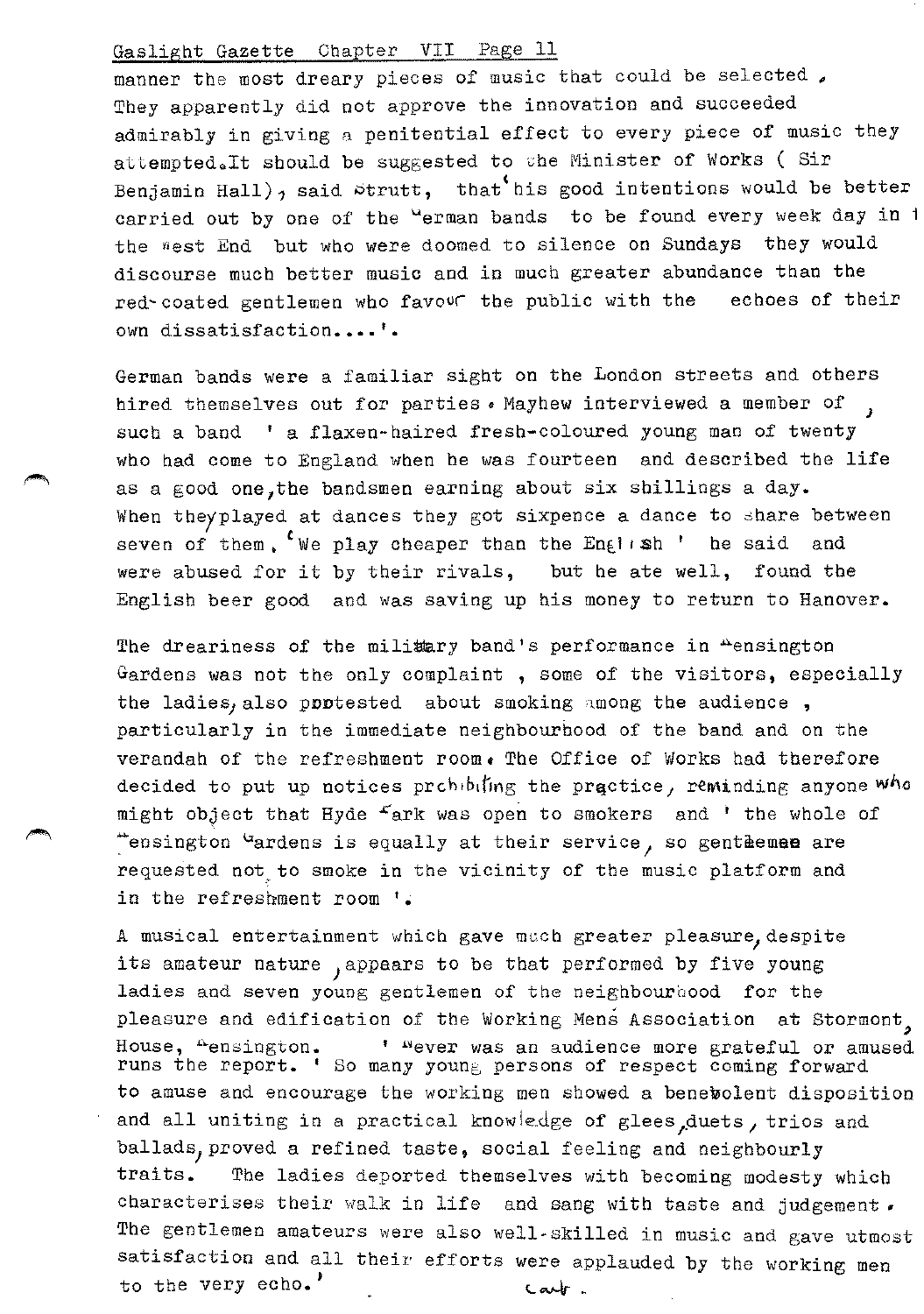Efforts to improve the tastes of the lower orders and keep them out of the pubs and beer houses usually met with very limited success In Leeds in 1853 a Rational <sup>n</sup>ecreational Society was presenting oaturday night converts with seats from threepence to a shilling but they were not very popular.' The taste for good and refined music has not yet reached the operative classes to any considerable extent ' it was reported. ' And it may be doubted whether the attendance at the lowest places of entertainment has been appreciably diminished. When there is a circus, however, or any popular spectacular entertainment, the beer house keepers are loud in their complaints of the serious damage done to their receipts. '

Upper class home entertainment included regular 1 Routs,Balls, and Dinner Parties ' for which Hope's Warehouse, at Rathbone Place, Oxford Street  $'$  established for more than half a century  $'$  would provide, on hire, Rout seats and cushions, chairs with silk cases, rout tables, ormulu chandeliers, brackets and branches, and lamps as well as china, glass , plate and table ornaments and a glazed cloth for dancing, to prevent the trouble of taking up carpets  $4$ . The term  $'$  Rout  $'$  which now has unfortunate military associations of a disorderly defeat, was commonly used in Victorian days for a large social gathering or party. In legal terms it is'an assembly of three or more people doing some act towards a violent and unlawful purpose to the terror of the people<sup> $\cdot$ </sup>.

The Queen was known to be exteemely fond of dancing, despite her numerous pregnancies, and also very good at it, thus giving the practice a spe $c_1$ al social status and respectability. Popular dances were the polka, with its hop skip and jump movements which must have placed an enormous physical strain on the tight-laced crinolined ladies, as well as the old fashioned ' set ' dances such as the Lancers and quadrilles. The Viennese Waltz had only recently been introddced, (the Queen considered her husband to be a beattiful waltzer) and althoughat first thought to be highly improper, quickly caught on. Just after Christmas 1854, Mr King and Miss Clark announced in the  $u_{\text{azette}}'$  that their classes for. dancing, deportment and Calisthenic exercises had been re-assembled for the season at their residence, Belmont House, 74 Queens Road, Bayswater. But dancing was not only enjoyed among the upper classes, Mayhew described the twopenny hops held in the back rooms of pubs or other drinking places.  $n_{\text{ere}}$  the dances were more likely to be ,jigs, hornpipes and country dances or complicated step dances between patterns of clay smoking pipes laid out on the flooy.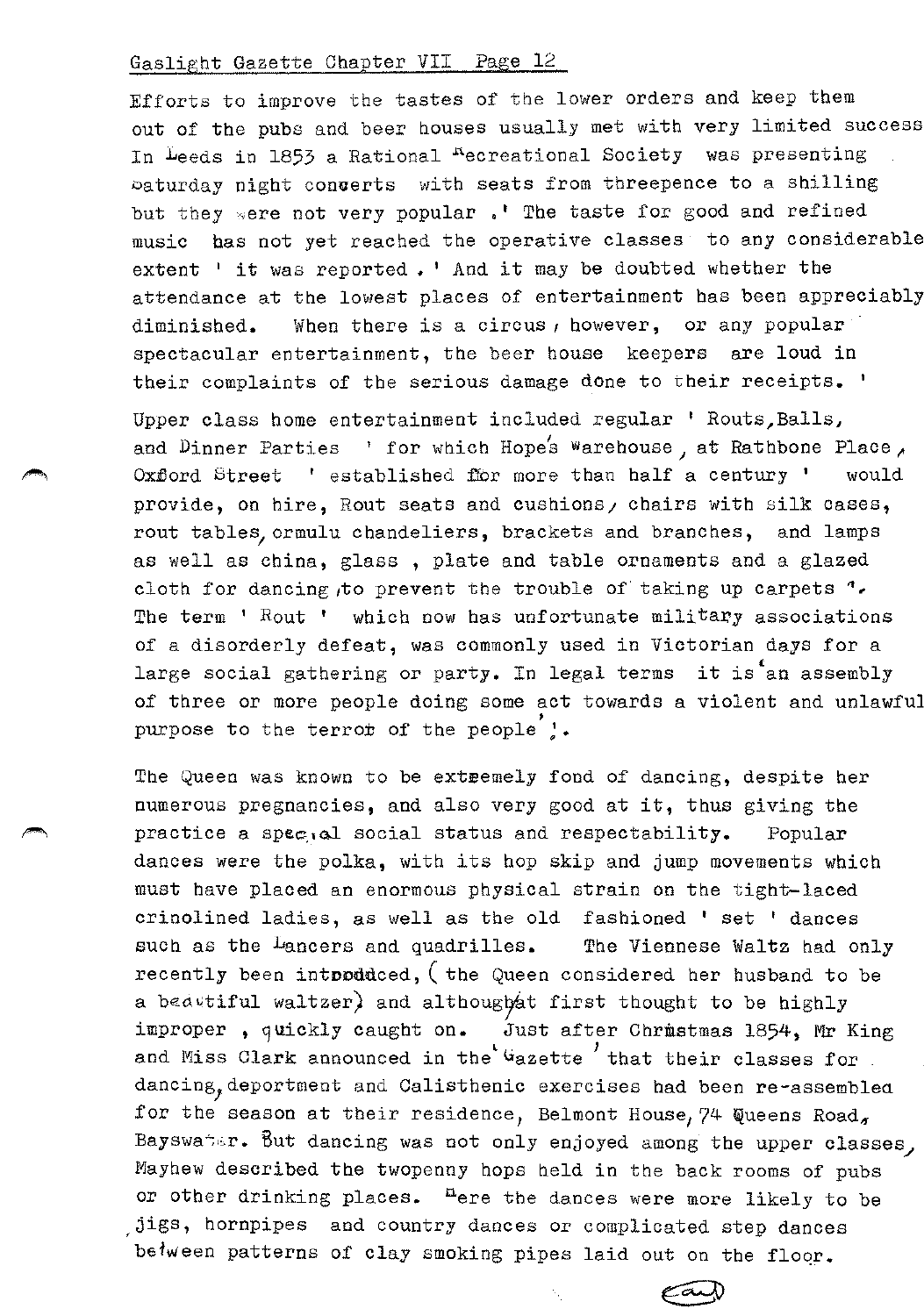Dancing was also part of the entertainment at the pleasure gardens such as Vauxhall, the last of those surviving from the previous century<br>We having acquired a disreputable reputation was to close which having agquired a disreputable reputation before the end of the decade, despite valiant efforts to present more respectable attractions such as ballooning, firework displays and / tableaux. Cremorne Gardens, the newest of such entertainment centres, at Battersea, was not really fashionable, but fairly respectable, at least early in the evening and was a popular place with visitors to London who could record their attendance with a photograph at one of the booths in the ornamental grounds.

Louis Daguerre's Daguerreotypes had been iollowed by another process called the Callotype *1* which produced a softer image *bur\_bv* 1851/ the years of Daguerres death, both methods/were slow and tedious and with human subjects necessitated a long posing period., gave way to the wet plate with a glass negative coated with chemical solution. This cut the time of exposure, although still requiring an enormous amount of equipment. When Roger Fenton, the great pioneer war correspondent photographer went off to the Crimea he needed a wagon to transport his 80 pounds of apparatua.

(\_ Daguerreotypes still existed and in the ' Gazette ' Williams Portrait Rooms, in Allsop Terrace, New Road (seven doors from Upper Baker Street) offered to take these daily, promising them to be bold, sharp and brilliant due to the excellent light, the glass room facing the clear air of Regents  $\frac{3}{2}$ The colour was applied by a new process perfectly resembling a first class painting in enamel, prices commencing at 5s 6d.

The 1851 census showed only fifty one professional photographers in the whole country ( a number which multiplied rapidly in the next decade ) but many amateurs were enjoying experimenting With the new medium and advertisements for cameras and photographic equipment abound in the Gazette columns. Photographic studios one hopes produced better results than the street booths and fair ground photograpbers,such as those described by Mayhew.

Those living in the West End of  $\frac{1}{2}$  ondon had little idea of the number of such photographers who existed in less fashionable areas, he said, places such as Bermondsey, the Cut or Whitechapel Road, where you could not walk fifty y avds without passing some photographic establishment offering to take your likeness for sixpence, framed

د صلحہ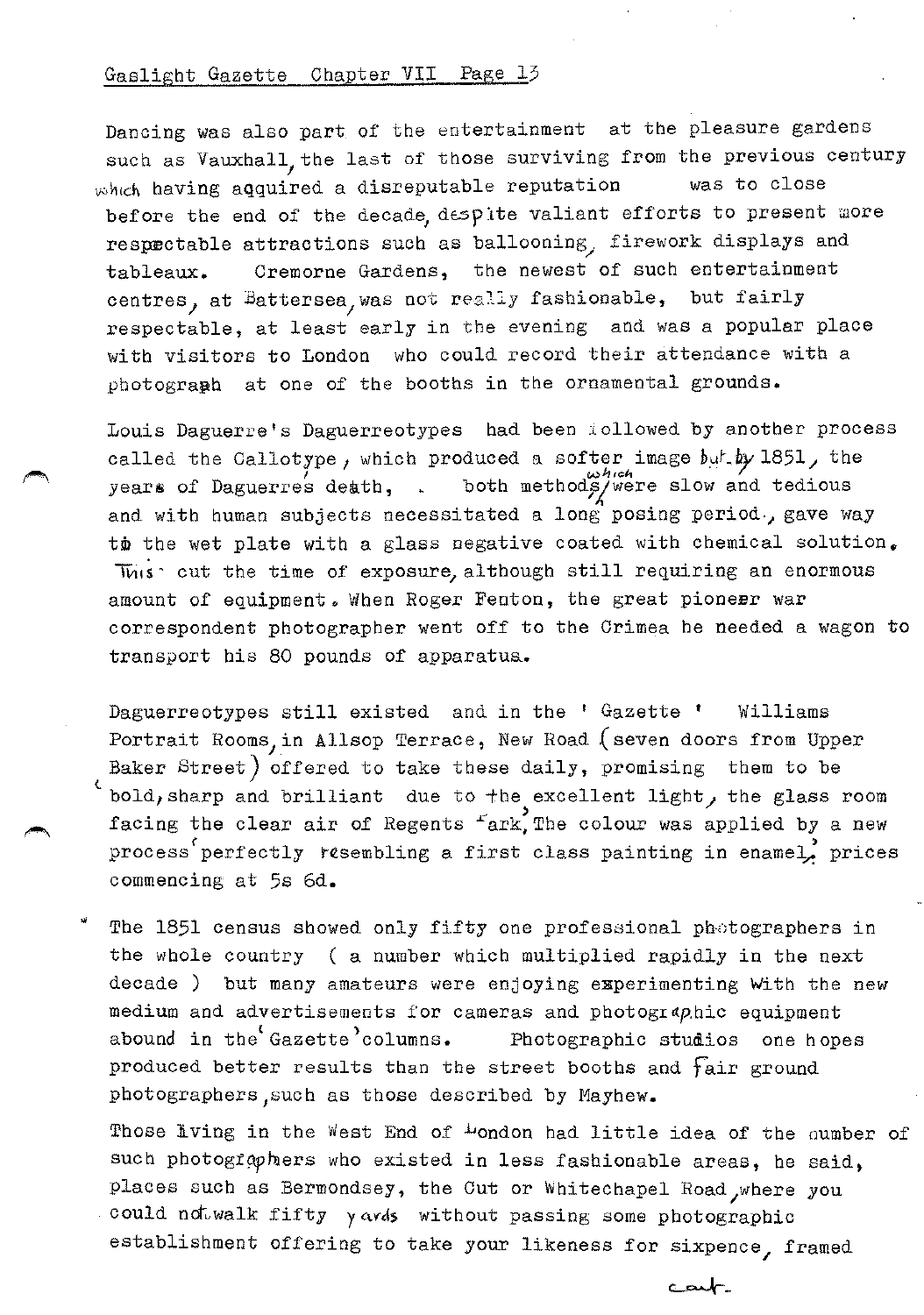and glazed. One such was a booth built out of old canvas erected on<br>a piece of waste land next to the proprietors yellow caravan. The tent was only just bigh enough to allow a tall subject to stand in it without his hat and had a small glazed roof to let in the light. The camera was operated by the man's wife, people preferring, he said, to be took by a lady' After the portrait had been taken Mayhew found it to be no bigger than a visiting card and drab looking, with a light background where the figure rose from the bottom of the plate as straight as a post and in the cramped and nervous attitude of a patient in a dentist's chair. Another Photographic Depot not far away produced a portrait that was as black as the other was light, plus an arguement with the customer over the price, twopence being added for ' a patent American preserver '·

No wonder many people felt that they could do as well themselves with Mr. W K Birman, Photographic Chemist of 14 Archer Street (now Westbourne Grove ) offering to teach the art thoroughly in six lessons for one guinea, although if you preferred not to have to take the trouble be would take portraits, in a case or frame, for two shillings and sixpence Those who availed themselves of his tuition could have purchased a complete set of Daguerreotype Apparatus for taking pictures  $4\frac{1}{4} \times 3\frac{1}{4}$  inches and under from Hardings in Church Street, Kensington, this a; so included a double automatic lense, beautifully mounted in brass, with rack work and pinions warranted to produce as perfect portrait as that by the most costly instrument<sup>'</sup>. The bargain was completed by a walnut camera tripod stand with brass top and screw, scales and weights and all the necessary chemicals in stoppered bottles.

The advertiaments for such preparations displayed the same casual attitude towards dangerous substances as those for patent medicines, the most lethal of which, Potassium Cyanide, was sold for fourpence an ounce at  $W.Pay$ , 8 Dorcas Terrace, Hammersmith Road, and other chemicals included Prepared Collodion for photographic purposes, Iodising Salts, Gallic and Pyrogallic Acid and Nitrate of Silver.

Although Punch was deriding the whole business of photography as late as 1847 by the time of the Great Exhibition it had progressed to the extent where stereoscopic cards and viewers were among the novelfies which aroused great interest and greatly amused Queen Victoria. Those held in the hand allowed the viewer to see a three-dimensional image and provided a pleasant parlour diversion which requited no setting up, which the magic lantern demanded, making it more su fable for

c\_ ovJ...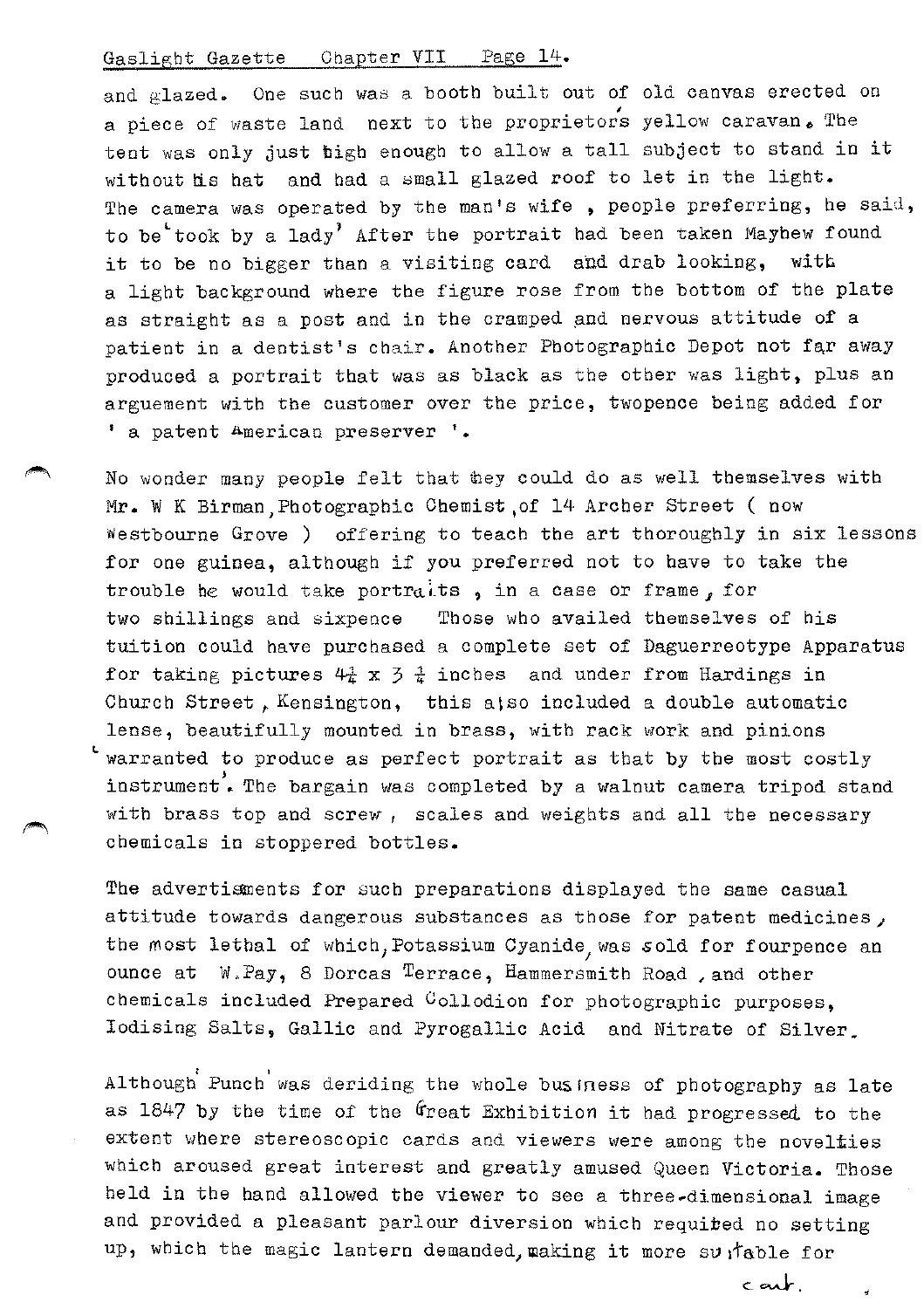communal performances , whether with one of the comparatively simple machines lit by a single wick lamp or by the more sophisiticated and potentially dangerous oxy hydrogen burners. Magic lantern slides and dissolving views 'ang subject painted to order, were supplied together with every article connected with the magic lanterm, by Mr J. Greenhead, of  $\zeta$  Munden Street, Hammersmith.

The popularity of photograahy must have caused some anxiety in the art fraternity, particularly portrait painters • On May 24 1854, Charles Strutt reviewed the Royal Academy Summer Show which he considered decidedly inferior to the previous year ' with a remarkable absence of good pictures',  $\frac{1}{2}$  andseer's being unfinished and unsatisfactory ( this could have either been one of his deer pictures or the Twins<sup>7</sup>a picture of two lambs , the Children of the Mist<sup>7</sup> had been shown in 1853 ) and  $\mathcal{L}$ tanfield's will not bear comparison with his naval epic last year. Knight sends 'Our Two Boys ' and yards of space are accordingly occupied by a pair of unintelligent gawks. Callcott Horsley could find no better subject than a juvenile rustic nursing a pet donkey. The Fre-Raphaelites do not shine, Hunt's Light of the World  $'$ , despite the crotchety criticism of Ruskin, is a sorry exchange for The Order of "elease ( this was Millais painting acclaimed in 1853 ) and theother p+ature bearing his name, an evidence of bad taste and worse composition ' (This was certainly the famous The Scapegoat, Hunts allegory using the Jewish castom from the Book of Leviticus to symbolise the Crueifixion and Christ's bearing of the sins of the world .)

*c*  Strutt nevertheless gladly hailed the presence of works which  $t$ hough less lofty in aim and character still provide a lot of pleasure. ' He particularly admired William Frith's charming piquant picture full of life as seen on Ramsgate beach<sup>?</sup> (This was the first of Friths three great panorama paintings , it was bought by Queen ¥1ctoria for 1 000 guineas and continues to be one of the gavourites of all Victorian paintings ) Strutt described it as being full of godsiping and gaiety, mountebanks and married folk , all rendered with such humour and pleasant satire ••• '. Vther pictures that caught mention by his pen were 'the spirited view of the Battle of Hyderabad with Napier leading on the victory, by Jones, while <sup>trant</sup> ( Sir william  $u$ rant PRA ) had produced a very admirable portrait of <sup>r</sup>acallay<sup>9</sup>

 $\overline{\text{cont}}$ .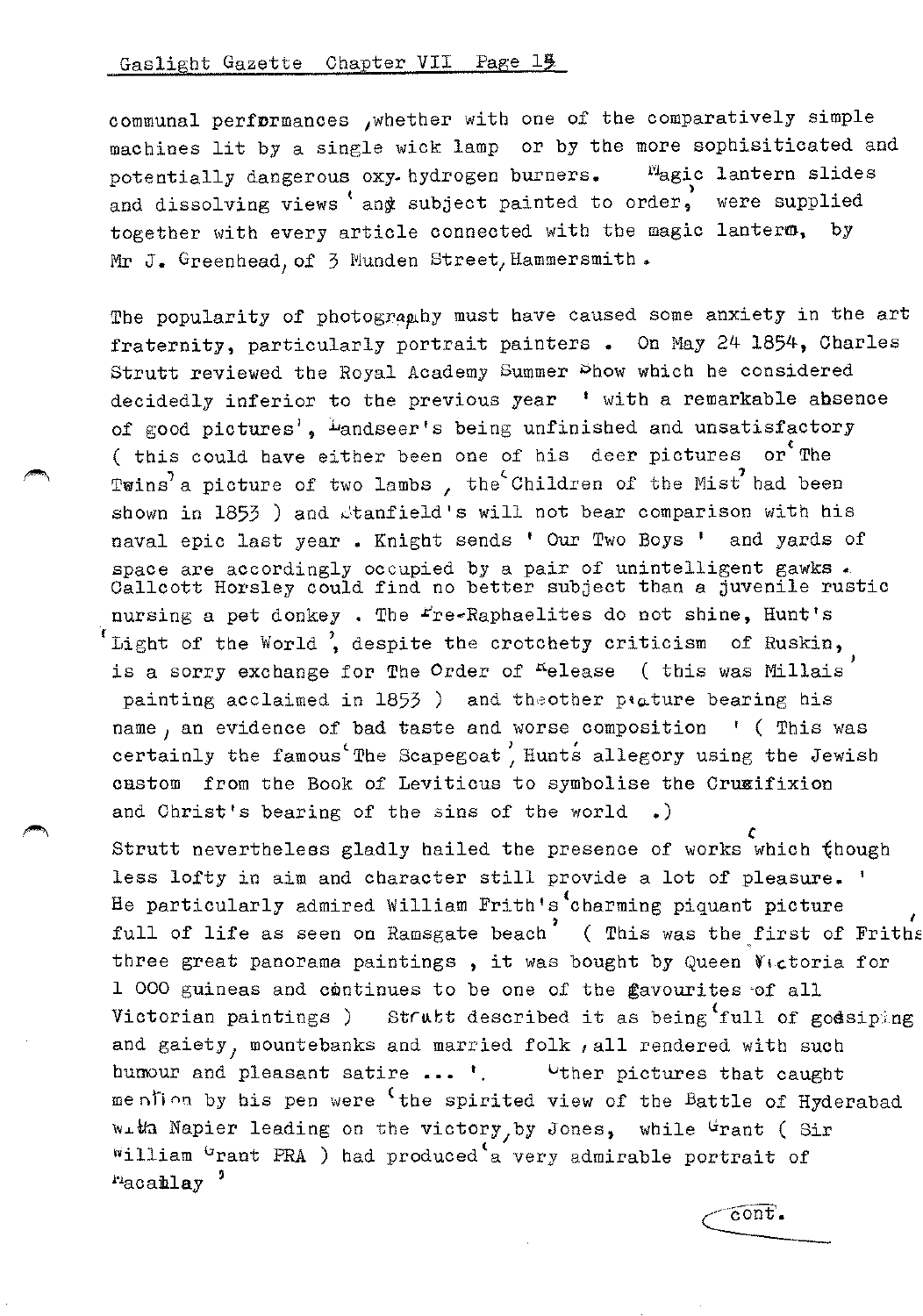The sculpture did not impress him ' with very few exceptions it may be said that the sculpture is worthy of the cellar it inhabits and the cellar worthy of the sculpture, for our own part we would desire that the marble affairs be turned adrift and the place converted into a refreshment room, the public really needs that and is quite indifferent to those polished inanities which our sculptors are so fond of '·

In the light of those scathing remarks it is rather surprising to find him a year later recommending the introduction of statuary into Kensington  $u$ ardens to greatly add to its beauty and interest, althou although realising the 'extreme costliness of sculpture this might consist of composition figures as a substitute for marble. ' Kensington flardens was being much improved after the removal of the Crystal Falace at the end of its  $5\frac{1}{2}$  months season in 1851, and in June  $1855$  Strutt had to concede in an editorial that whatever the general censure for maladministration in the conduct of the war the present Ministry merited approval for their government of the parks and  $K$  ensington  $G$  ardens in particular.  $G$  Perhaps their ability is greater in the cultivation of a grove rather than the choice of a commander. '

His commendation of their horticultural abilities included the improved drainage ( parts of the park were previous/yimpassable in wet weather) and the ornamental water in front of the palace ( the Round Pond ) had been ' well defined with a gently sloping bank of stones. 'An admirable gate has been constructed fronting the new church just created on the late Flora Tea <sup>u</sup>ardens and the gates on the south side of the park which had formed such striking and handsome objects in the transept of the Crystal Palace rebronzed and regilt '. Strutts ulterior motives show through towards the end of his editorial . when he he says that the improvements would attract more visitors to Kensington , including thousands of sickly persons from various parts of London who may be induced to seek a dwelling nearby to derive advantage from the purer air and benefit trade...  $\left($  and advertising *!*)

The ' Gazette'may have been published over a century and a quarter before television violence but it did not stop the blame for the bad behaviour of the young being laid at the door of undesirable entertainment. In the winter of 1855 Charles Strutt got out his editorial broom for ' A Slight Sweep on a Foul Stage '·

The advocates of the stage as a moral teacher of ethics are in great peril of their cause ' he wrote in November ' with one or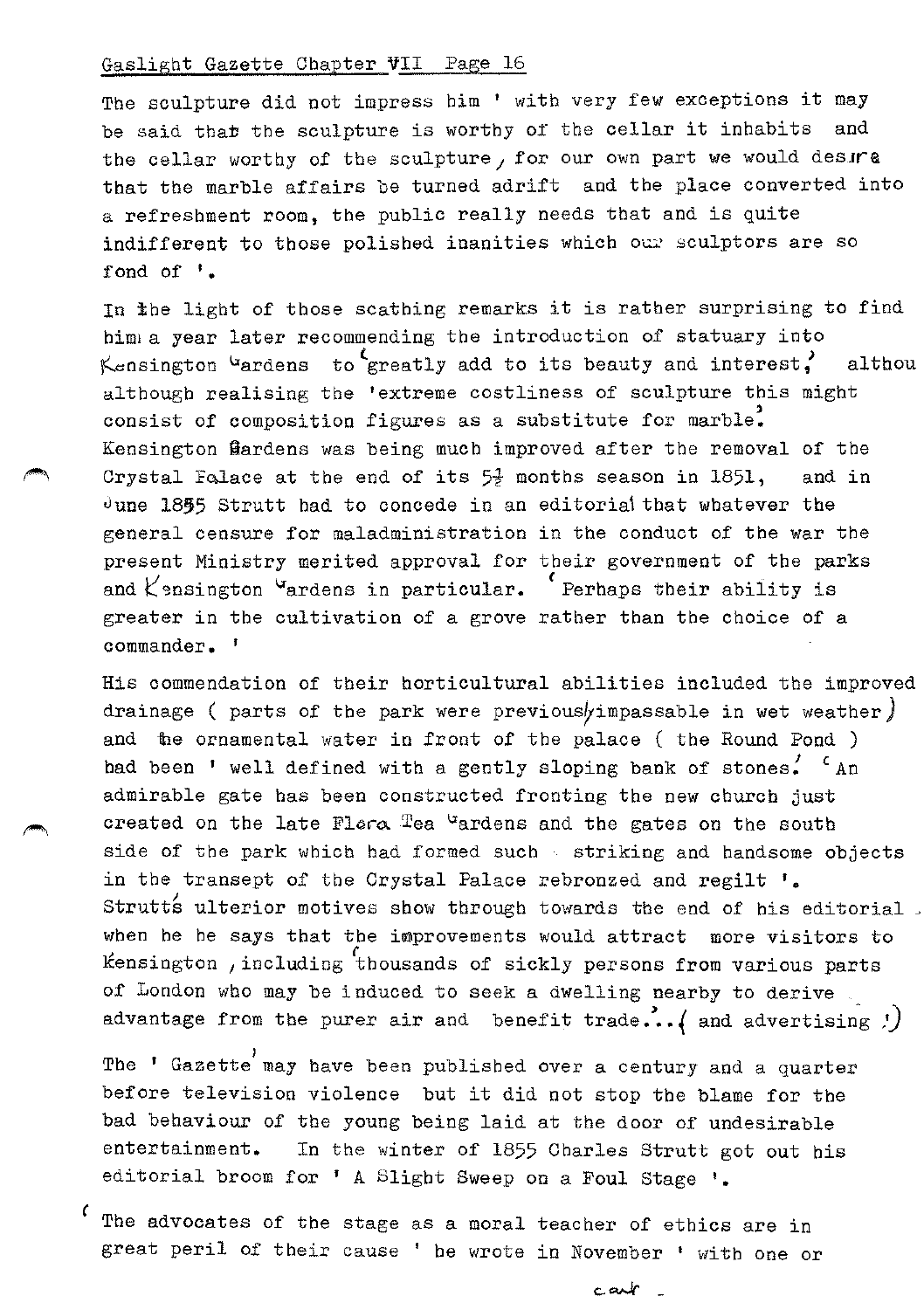have of the minor theatres of  $\frac{1}{2}$  ondon gratifying their  $a_{\mu}$ . scer<sub>Les</sub> and histrionic representations of a footpad and a marders. (This was doubtless the dramatisation of Harrison Ainswor  $\mathbb{R}$ novel on the notorious 18th century highwayman, Jack Shepherd ) <sup>1</sup>Surely it cannot be urged in defence of such pernicious entertain yhat the morals of the community are in any way improved or its intelligence heightened by personations of vulgar violence. To the permission of such immoral performance may be traced much of the irregularity of conduct exhibited by the young of our day who are dwelling in the denser districts of the capital '

**STAND** 

Attending such plays, he considered could only lead to the young peo finding themselves ending up in prison or the hulks. If such anoma cannot be suppressed by law it is at least the duty of every lover of his kind to check the fascination of so hateful and ruinous a bauni as the play door. Farents mindful of their offspring will prohibit their attendance at such places and employers regardful of their ow and others' interests will reprobate the visits of those under them to these ruinous resorts '·

~

Strutt was anxious to make it clear that he was not deprecating the legitimate stage and by this one assumes he meant the West End theatres, such as Drury  $\frac{1}{2}$ ane which enjoyed state visits from the Queen and Prince Consort, the Theatre Royal and Her Majesty's in the Haymarket ( where Jenny Lind made her London operativ debut ). Then there was Charles Kean's great season of melodfama and Shakespeare at the Princess Theatre, Oxford Street and the marathon at Sadlers Wells where Samuel Phelps was to continue presenting Shakespeare  $f\sigma$ nearly two decades.

The stage bad only just emerged from centuries of restriction with the Theatres Act of 1843 before which only the privileged few licensed houses in the City of Westminster were allowed to present dramatic productions, the only requirement being that their performanc should not offend the interests of good manners, decorum and the publ peace. Some of the ' penny gaffs ' and other crude entertainment in the poorer areas of London might well have been considered to do just that, Henry Mayhew describes lewd scenes in some of these that would more than have justified Charles otrutt's fears, but there were popular lurid domestic melodrams with a heavy moralistic tone, preaching against drink, loose living and gambling th which he might have given full approval. However, he considered it would be as ( beneficial to society to dramatise the deeds of Sir John Dean Paul and his guilty partners  $\sim$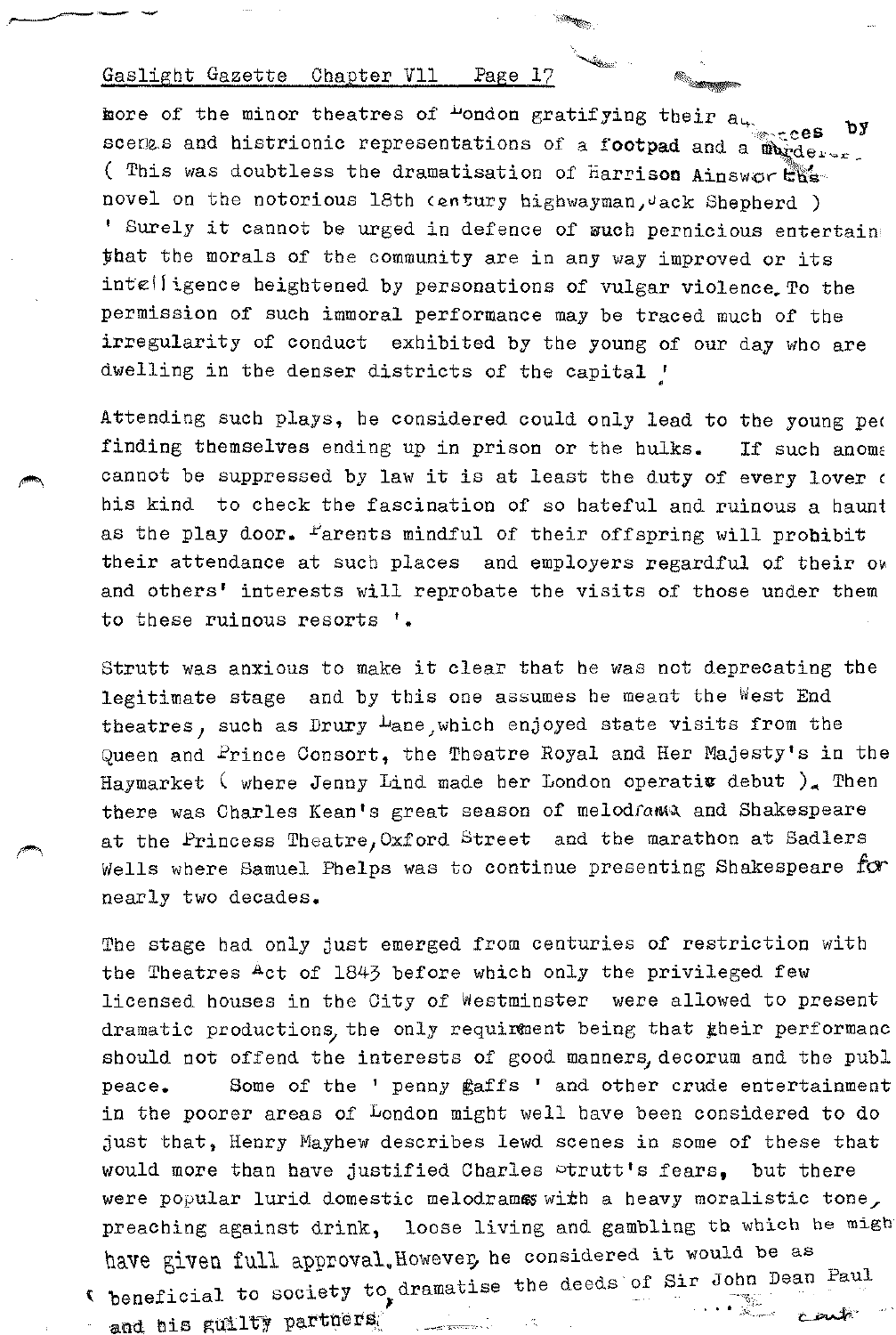in order to expose and correct their crimes as it is decent and elevating to amuse our population by dep,cting a rascally highway man of the last century '.

Kensington's only theatre had closes nearly ten years earlier it was the Royal  $\triangle$ ent opened in 1831  $\cdot$  and had a chequered career having failed to obtain a licence at its opening and having to be run as a club) productions in the next 17 years included classics such as The Beggars Opera as well as Shakespeare, The theatre usually opened at 6.30 p.m but there was also admission for late comers at reduced prices at 8.30 p.m. and the programme was arranged so that they saw at least one of the plays but as many of them were pretty drunk by the time they arrived they probably did not know or care what they were seeing as long as it was colourful and noisy. In 1838 the theatre had been the scene of a publicity stunt attempting to bring in bigger audiences, a balloon ascent from the roof, but the place was plagued with failures, including an uproar when the performers, having not been paid, decamped with the takings after the first act, the furious audience breaking up the seats and smashing the windows. When it re-opened in 1841 the new manager was at pains to re-assure the public that he bad no connection with the previous proprietor and promised that police constables would be present in every part of the house to prevent disturbances.

Batty's Hippodrome  $\mu$  a form of circus and horse show had run in  $\zeta$ ensington for two years from 1851 to 1852, sitrated in "ensington <sup>u</sup>ardens opposite the present site of  $\bigcirc$   $\}$  a.fgce Gate it was described by The Ladies' Newspaper as being the most exciting subject of contemplation in or near London with its displays of horsemanship and chariot racing . Other attractions included ostriches ridden by two young arabs as well as  $\dot{M}$ r Hampton ascending in his magnificent balloon.

Before his censorious editorial on  $M_{\rm I\!P}$  Dickens vjews on the amusement of the people, Charles Strutt had seen the novelist and his friends performing at Campden House, the stately home up the hill from the Church Street printing works, in one of their amateur productions f $r$  charity, a melodrama by Wilkie Collins called ' The Lighthouse '. Dickens played the star role of Aaron Gurnoch, the head lighthouse keeper, and according to Strutt gave ' some really fine acting especially in depicting that temporary derangement consequent upon want of food ..and his ungovernable voracity of appetite on obtaining it after the famine was horribly realised.....  $\Box \sim$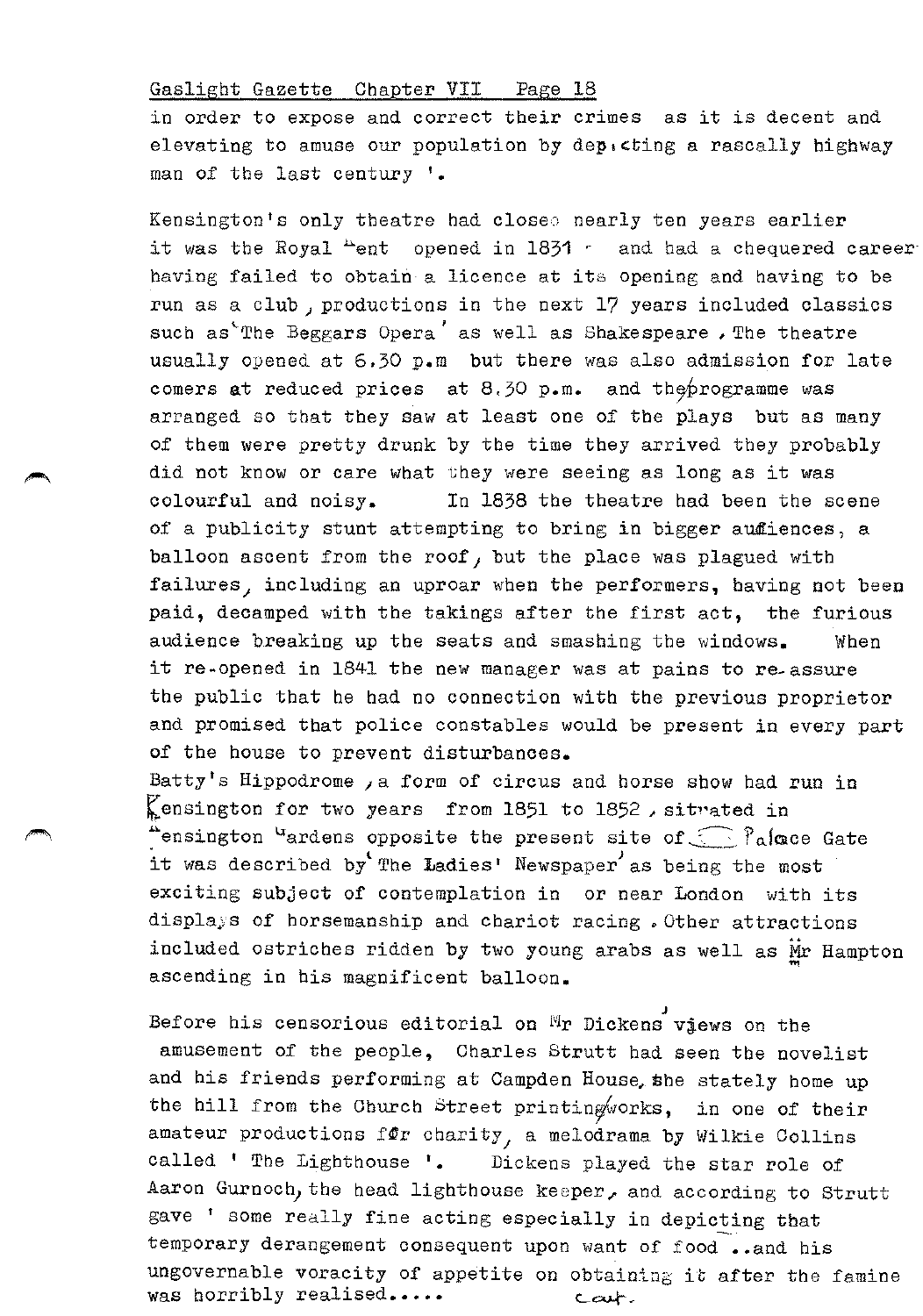Wilkie Collins who is probably now best known for his ' Woman in White ' considered to be the first detective story, bad met Dickens a few years earlier and was to become one of his closest friends.

The play was given in aid of the Sanatorium for Consumption and Diseases of the Chest at Bournemouth *1* a branch of the Consumption Hospital at Brompton. Campden House had once been a rival to Kensington Palace and Holland House as one of  $A$ ensingtons most splendid mansions when it was the home of Baptist Hicks, a wealthy city merchant and money lender whose philanthropy founded the Campden Charities which still exist today • At the time of Dickens theatricals it was occupied by a tenant, a Colonel Waugh, and it is interesting that Strutt gave over half his lengthy report to the splendours of the bouse,wbicb visitors were allowed to view before the performance in the ' neat theatre somewhat to the rear of the residence '.

<sup>1</sup> Peing well filled with the brilliant audience, but not inconveniently so the theatre presented a fine sight  $'$  said Strutt ' When the curtain rose it exhibited a scene which deserved and elicited general applause, representing the Eddystone Lighthouse during a storm. painted by Mt Standield RA ( William Clarkson Stanfield landscape painter who was also particularly renowned for his sea scapes. ) Wilkie Collins played the lighthouse keeper's son and other parts were taken by Mark "emon, Augustus Egg and Miss Dickens (Dickens' eldest daughter,  $M_{\text{ary}}$ ) 'whose elocution was careful and pure and accompanied by chaste acting ', She was also called upon to sing ' The Song of the Wreck ' which she did sweetly he said, and was loudly encored . Another female part was taken by Miss Hogarth ( Dickens' sister in law Georgina ) whose fine and delicate acting was also warmly applauded.' The second half of the evening was taken up by some lighter entertainment, a comic drama by Charles Dance.

t<br>It was a late hour when the interesting prodeedings terminated said Strutt<sup>f</sup>and it is hoped and believed that the excellent institution in whose interest it was orientated will be largely benefitted, as the company was numerous and of high social position many members of our noble families being present '.

Melodrams fedturing highwaymen and murderers were not the only entertainments which aroused the Editor's concern, he was not too sure about Mr Punch *!* 

د صه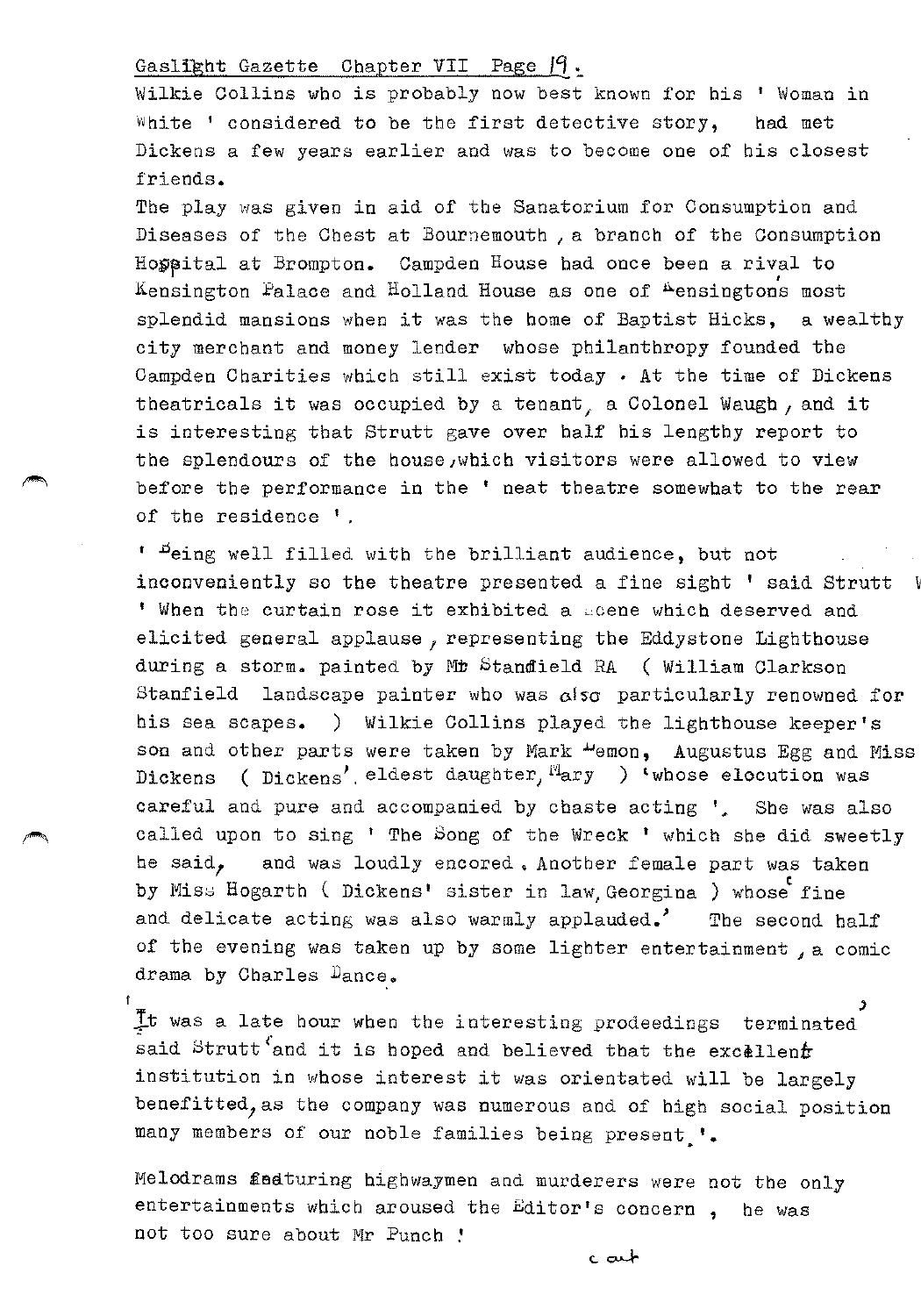A Punch and Judy man had told Henry Mayhew that he could vary his show according to hus audience, making it wither comic or sentimental the latter with no ghost, no coffin and no devil, although he did not approve of this watering down of the melodrama and blamed it on ' the march of intellect '. Mayhew described him as a dark, pleasant-looking man dressed in a very greasy and shiny green jacket who said he had bought his show from an Italian called Porsini, considered to be the father of the trade, who bad eventually died in the St Giles workhouse poverty-stricken and blind ( historical records however chronicle Punchinello puppet shows in London in the late 17th cectury ).

The characters in the V\*dtorian show consisted usually of Punch and his wife, Judy, their baby, the  $\beta$ eadle, Scaramouche, Nobody, Jack Ketch ( the hangman ) the  $\sigma$  frand Senor, the Doctor, the <sup>D</sup>evil, Merry Andrew and the Blind Man. The Dog Toby used to be a stuffed animal but lately operators preferred to use a real dog and  $'$  make much of him •.

The puppets heads were carved out of wood and could cost about five shillings each, then there was the costume , as well as the booth and the scenery.  $4t$  took six months to learn the ' calls' Mayhew was told these being the various voices which the operator produced by holding a metal plate in his mouth, It was a hard life, he said not only acting as a showman but collecting the money and caryying the heavy booth and all his equipment about. He explained some of the patter which he said was broken Italian ' Bona Polare ', Yeute Muntjar \ no food ) and Yeute Bivare ' ( no drink ).

This Punch and Judy man believed Punch had killed his wife by accident  $1$ <sup>t H</sup>e doesn't intend to do it for the Act of Parliament against husbands beating their wives washot known in his time . A most excellent law that for it causes husbands and wives to be kind to each other  $\cdot$ . He also said that Punch needed a drop of spirits before he performed ' where teetotallers is he plays very mournful, pump water give a person no heart '

Charles Strutt certainly shared this Punch and Judy man's sentiments about his hero's wife-beating activities saying that  $\epsilon$  having stood and mingled with the juvenile and ault crowds watching the drolleries of our ancient and pugnacious friend and several stages of the veteran's career passing before him, he got to the point where with the indroduction of Judy on the stage she immediately became the butt of Punch's brutality and ultimately the victim of his fatal ferocity. eart.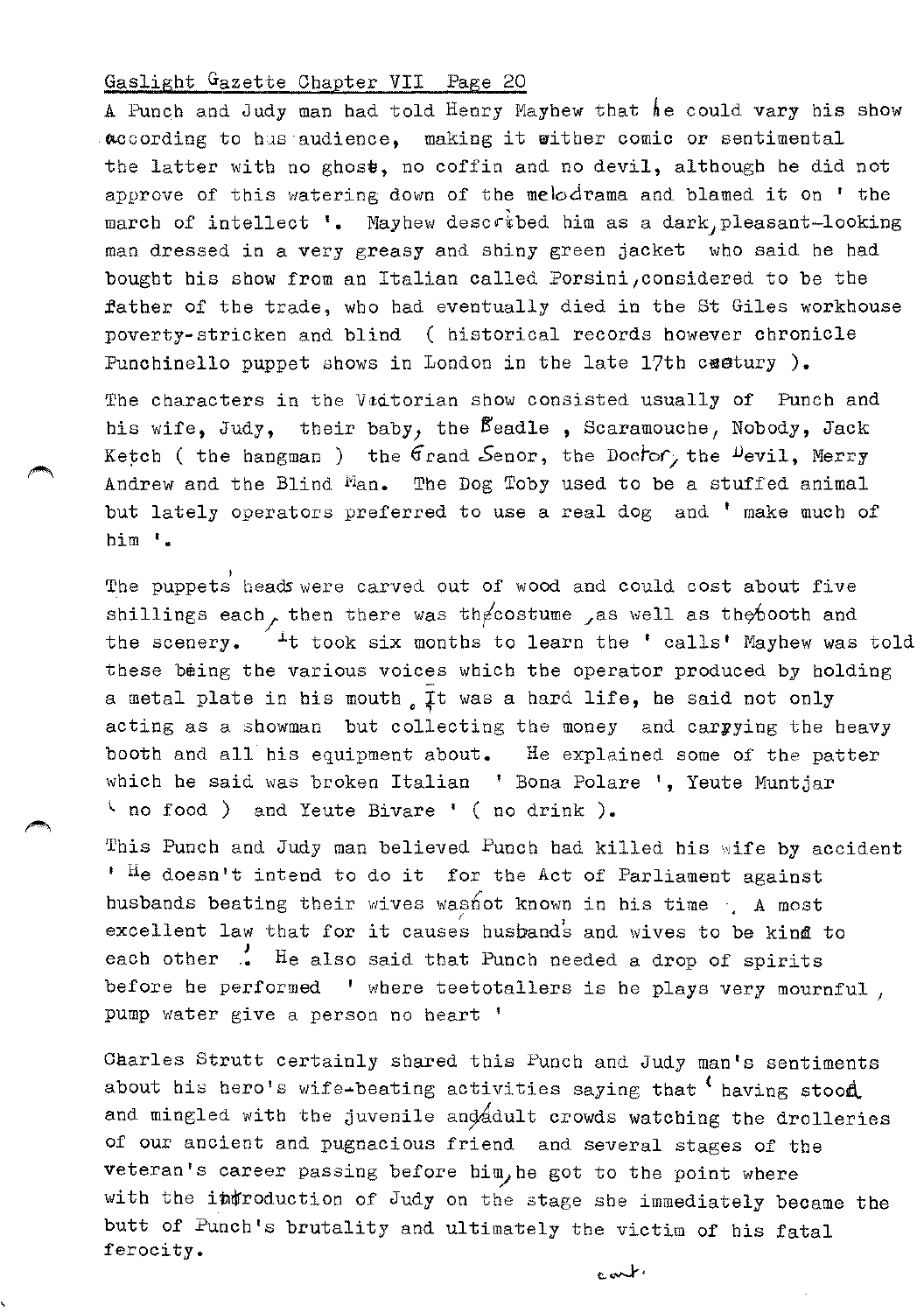' The fellow was condemned to death for his crime but through cunning and dexterity he managed to escape by hanging his intended executioner. It is the old story we all know, just as it survives today, but Btrutt may have been thinking of news items he saw often in his own paper and  $\omega$  others, one such having appeared the week before when a ' verdict of wilful murder was recorded against Daniel Lordon who murdered his wife on Tuesday September 18 1855 at his lodging at Parliament Court, Artillery Lane, Bishopsgate Street.

 $c$ It forcibly struck me that public morals are greatly injured by such frequent mimic exhibitions of violence ' he wrote, and I can hardly persuade myself that much of the wife-beating and killing daily brought to our notice in our police courts does not indicate tbe effect of Punch's inhumun example. Every drunken savage who . unfortunately owns a wife seems to look upon her as his Judy for his fiendish sport '

Strutt does not use the phrase ' who owns  $\alpha$  wife ' lightly for men indeed did ' own ' their wives . Her personal and real property be onged to him and she could not even make a will without his permission and agreement. Her husband could lock her up compel her to return if she ran away, divorce could be allowed for cruelty or adultery but only through a special Act of farliament.

When Strutt launched his ' Gazette ' the great Crystal Palace in Hyde "ark had already been removed for over a year and transported for reconstruction at Sydenham where it was now open six days a week at admission charges of one shilling on week days and five on -aturdays ( a prohibitive cost for workers who would be unable to visit it on any other day). Special cheap fares were offered from London Bridge 2s 6d  $2/-$  and  $1/-$  first, second and third class respectively. Those who could not hope to make the journey could at least see what they were missing from a distance as the ' "azette ' bad discovered a certain point on Gampden Hill where on a clear and sunny day the palace was clearly visible its long vitrous roof sparkling in the distance.

The '  $F$ alace ' had changed the character of "ensington for ever, transforming the sleepy and insalubrious village of Knightsbridge which was little more than a staging post with numerous inns and taverns for travellers, and the Old Court Suburb, almost overnight. once the initial opposition to tbe use of the park for the Great Exhibition of the Works and Industries of All Wations had been overcome. All the usual objections had been raised, the trees would be destroyed  $\frac{1}{\sqrt{2}}$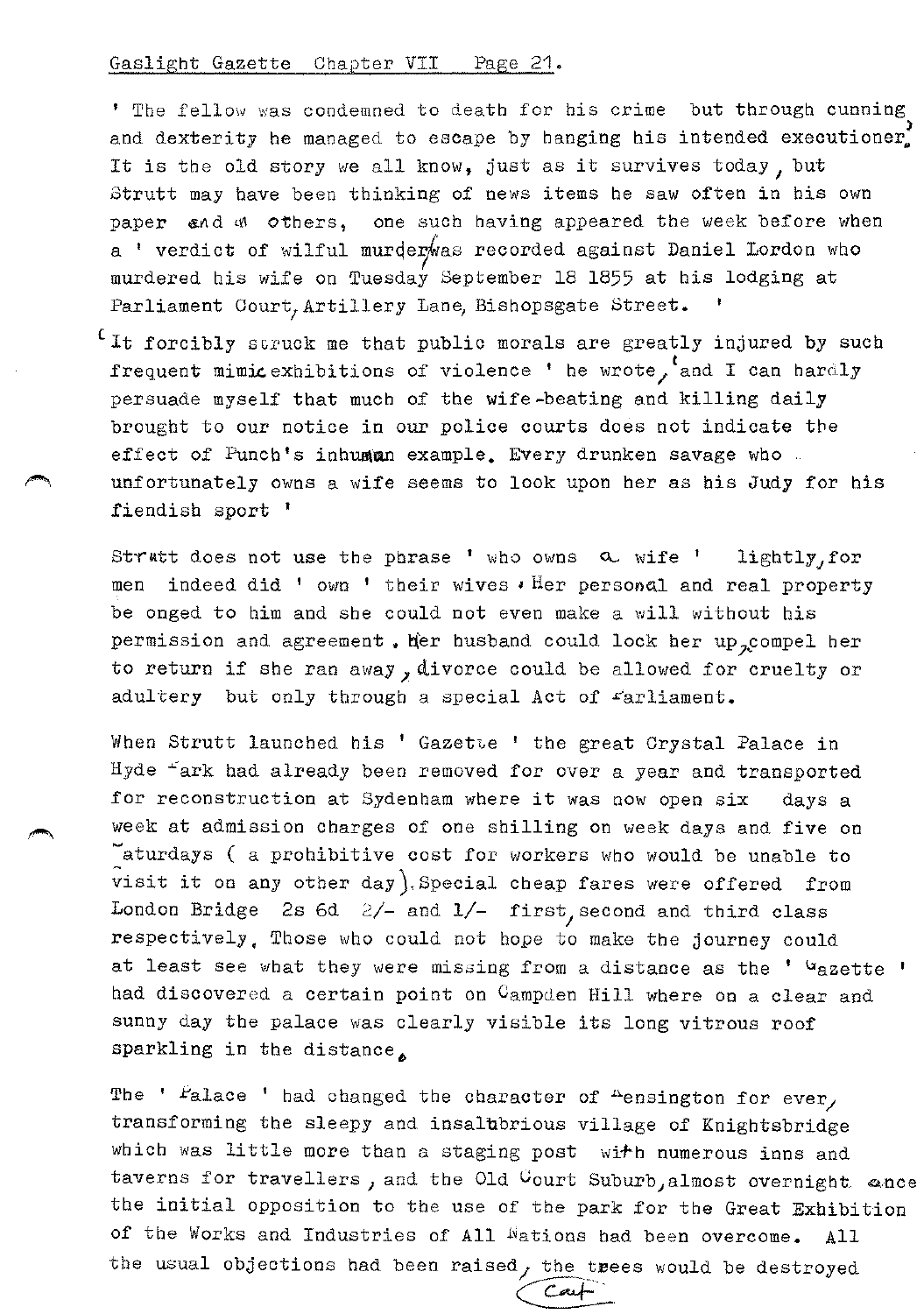the new suburb of Belgravia built by Thomas Cubitt wouldbe inundated by undesirables, not to mention Tyburnia on the north of the park already threatened by the ruffiams building the railway at  $\mathcal{L}_{\text{addington}}$ but in the end ( and that with only a few months to go ) the scheme had gone ahead to designs submitted by Joseph Paxton . The seventh son of a poor farmer he had been a gardeners boy to the Duke of  $\mathcal{L}_{\text{evonshire}}$  at Chatsworth and first created wonders with his greeb houses there beflore coming to London and greater marvels. Exhibition bad opened on a dazzling Spring Day in the presence of the high and mighty of the land, thousands of the Queens loyal subjects and the Duke of Wellington, now 82, who bad been born before Watt invented the steam engine.

Prince Albert had written to the King of  $F$ russia that he could not guarantee against the forebodings of critics of the project that the building would blow down in the first gale, the galleries would collapse  $f$  there would be a food shortage in London and the influx of foreigners could bring in the Black  $\mu$ eath, but in the end the Exhibition did really prove to be as Albert had dreamed it would be in his ppeech at the inaugural banquet ' a true test and living picture of the point of development at which the whole of mankind has arrived '.

The cheapest of all the entertainments listed in the ' Gazette ( apatt from the free museums ) was the Thames Tunnel, admission one penny . The idea of a Thames Tunnel was in the minds of progressive engineers at the end of the  $k8th$ . Cenfury and in 1805 a Thames Archway Company was incorporated  $\kappa$  construct it but lack of financial support  $\mathbf{p} \circ \mathbf{s}^{\dagger}$  poned any practicle work until three years later when it began under the leadership of the steam power pioneer, Richard Trevithick, with a work force composed of Cornish miners . Despite many problems due to quicksands they progressed to 1000 of the total 1200 feet in six months before an abhormally hightide flooded the pumps and they were lucky not to be doowned . Nothing more happened for 15 years until Marc Isambard Brunel, father of the more famous Isambard Kingdom, took up the challenge again, choosing a new site some distance upstream between Rotherhithe and  $W{\text{apping}}$ . and using his new tannelling shield.

.; Where Trevitbick's problem had been quicksand, Brunels was the solid London clay and water began seeping into the workings, Mor was it clean water, being polluted with sewage as was the rest of Londons river, and the workman began going down with ' tunnel sickneess  $_{\ast}$ 

Cout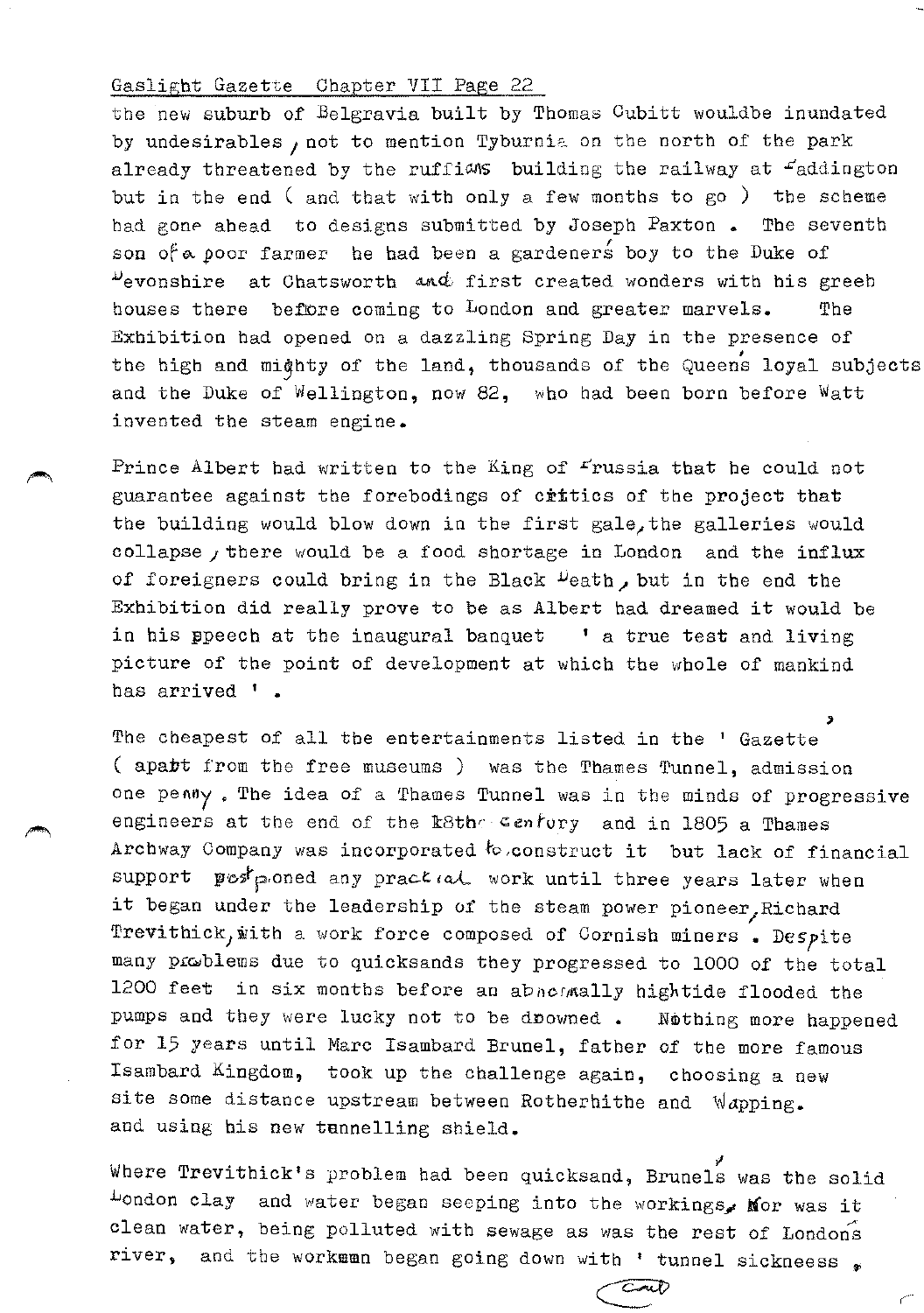This did not deter the young Brunel from going down and working with his father's gangs , any more than it did the shilling a bead sight seers. Brunel senior was not so confident, he knew that above the shield there was 600 tons of subsoil and his forebodings were justified in May 1827 when a huge wave swept through the workings. Young Isambard and the labourers managed to scramble to safety and no lives were lost, but this did not stop the curate of Rotherhitbe warning that the disaster was a just judgement on the presumptious aspitations of mortal man.

Undeterred, the Brunels came back for more supported by their loyal navvies and in November of the same year the resumption of work was celebrated with agreat banquet in the workings lit by gas chandeliers with the band of the Grenadier Guards playing suitably watery selections. The rejoicing was shortlived, for in January 1828 the fiver overwheled the tunnel again this time young Brunel having an even narrower escape from death but breaking his leg  $\sim$ 

Work ceased on the Tunnel for many years after this but in 1835 it was resumed and despite more floodings and set backs, on August 13 1841 Isambard Kingdom Brunel ( who in the meartime had gone on towards the even more ingenious projects of his remarkable career, building bridges,railways and great ships ) was able to walk through the Tunnel which had been his father's dream and which was formally opened to the public in 1843. It continued as a thoroughfare and a sightseeing curiosity until 1866 when it was converted to a railway track by the  $\sqrt{2}$  London railway and is still used by London  $\sqrt{T}$ ansport, on the East London section from New Cross to Shoreditch, proving it to be a magnificent engineering feat withstanding train vibrations for over a century.

Steam-driven craft of various kinds had quite revolutionised the public attitude to the Thames, which having been previously entirely utiliterian had now become a source of pleasure , (although the descriptions of its smell, which continued for a decade  $\sigma$  more after  $"r$   $'$ trutt's ' Gazette ' , makes one wonder how excursionists got any pleasure from their trips ), Nevertheless, in July 1854, <sup>ri</sup>rs Davis who ran an Academy at Grove Place, it Johns Wood, advised her pupils and friends that her third annual Aquatic Excursion would take place on Thursday vuly 6 to Twickenbam Ait and back. She also had pleasure in announcing that the favourite boat, The Curlew, had been re,engaged under the command of Captain G.Sharplin There would be accommodation *<sup>6</sup>* for dinner and tea at a moderate charge .and refreshments of every description would be provided on the Ait , whilst lovers of quoits, cricket, skittles and boating would find ample accommodation.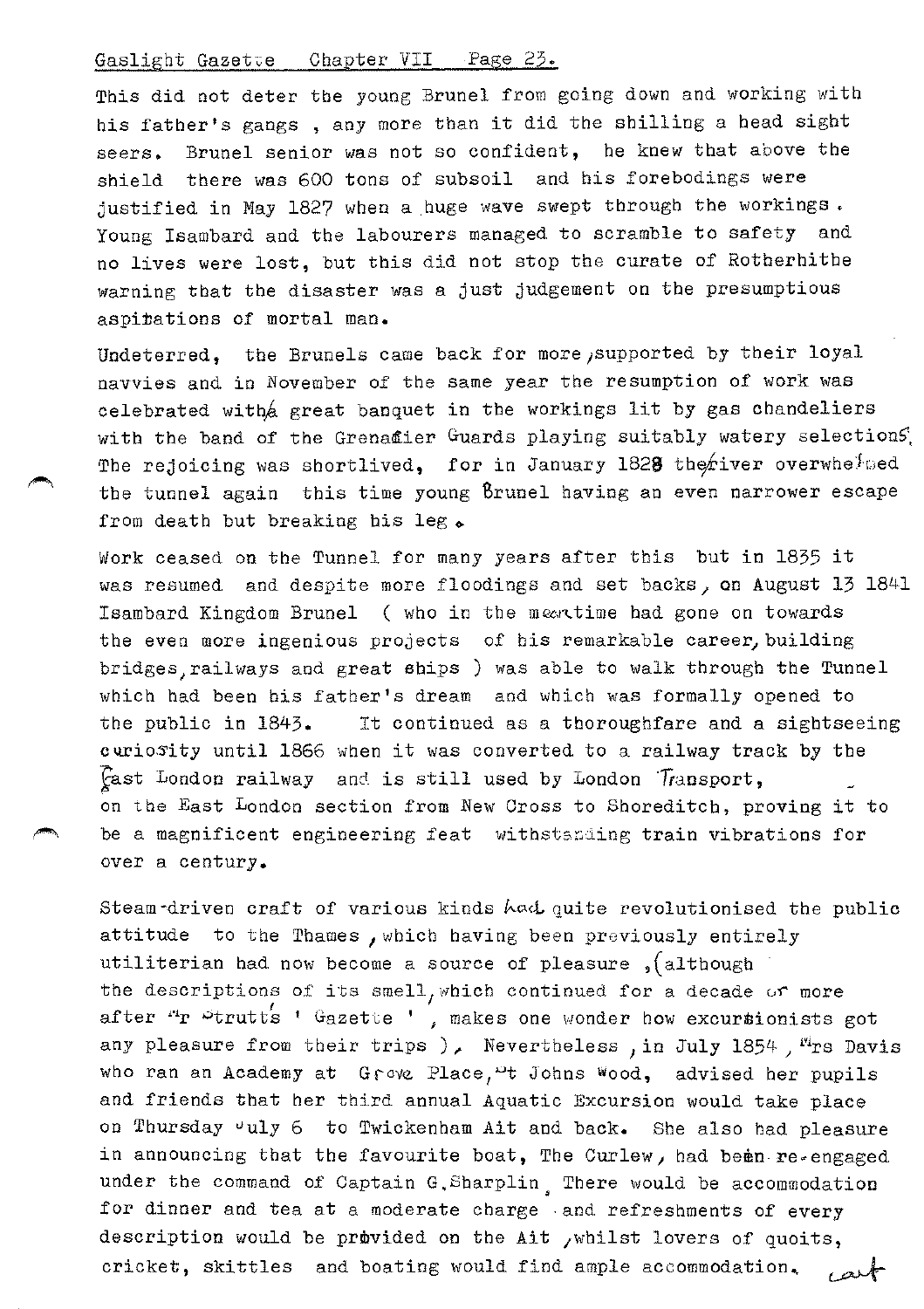There was also to be dancing on board andin the Temple of Terpsichore on the island for which an efficient band was engaged.

Another boat trip was organised by the Notting Hill Philanthropic Society, a pleasure excursion to the Nore and Sheerness in July 1855. ' There are few amongst the trade and commerce and our productive operatives wbo will not once visit the seaside this summer season 1 ran the announcement ( which indicates the growing popularity of trips to the coast made possible by rail travel as well as steam boats  $/$  $1$ <sup>+</sup>  $t$  is needless to urge that such a change of seene and air, however brief, is of great benefit to the health  $\cdot$  The craft engaged for the trip was ' The Petrel ' which was to leave "aterloo Pier at  $9$  a.m. stopping on the way at Gravesend to allow the passengers to spend a few hours at the beautiful gardens at Rosherville. An added attraction on arrival at the Nore was to inspect  $\epsilon$  that splendid 3-decker 120 gun guardship H. MSWaterloo . The return fate for double tickets was five shillings.

Later a report appeared of the event which had taken place on a remarkably fine day terminating in a wet night, but that certainly did not spoil any of the fun. ' The arrangements on board were ample with the utmost harmony prevailing throughout the day dancing being maintained with the aid of an effective band, The only criticism was that the MC 7a Mr Pollet, could have exercised a little more control in preventing the most attractive ladies being allowed to monopolise the dancing partners. The visit to the Waterloo was highly appreciated 1 particularly the assent or the ladies from the steamer to the lofty porthole of the vessel which was greatly appreciated by the male portion of the excursionists and the tars and middys on board <sup>,</sup> After more dancing being permitted on the deck the departure caused equal merriment ' at the expense of the fair in the awkwardness of their descent ' The whole event ended with three hearty cheers from both sides and the playing of the <sup>n</sup>ational Anthem.

The absence of any horse-racing information in the ' Gazette ' is not surprising considering Strutt's non-conformist background and the shortlived Hippodrome Racecourse on Ladbroke Hill had ceased to exist some fifteen years earlier, the site now being covered by houses, but the turf was immensly popular, especially among the better off, the poor being discouraged as much as possible by the law against off course betting in 1853 to which Strutt could not resist adding bis own homily in April 1855 at the opening of the racing season.

towl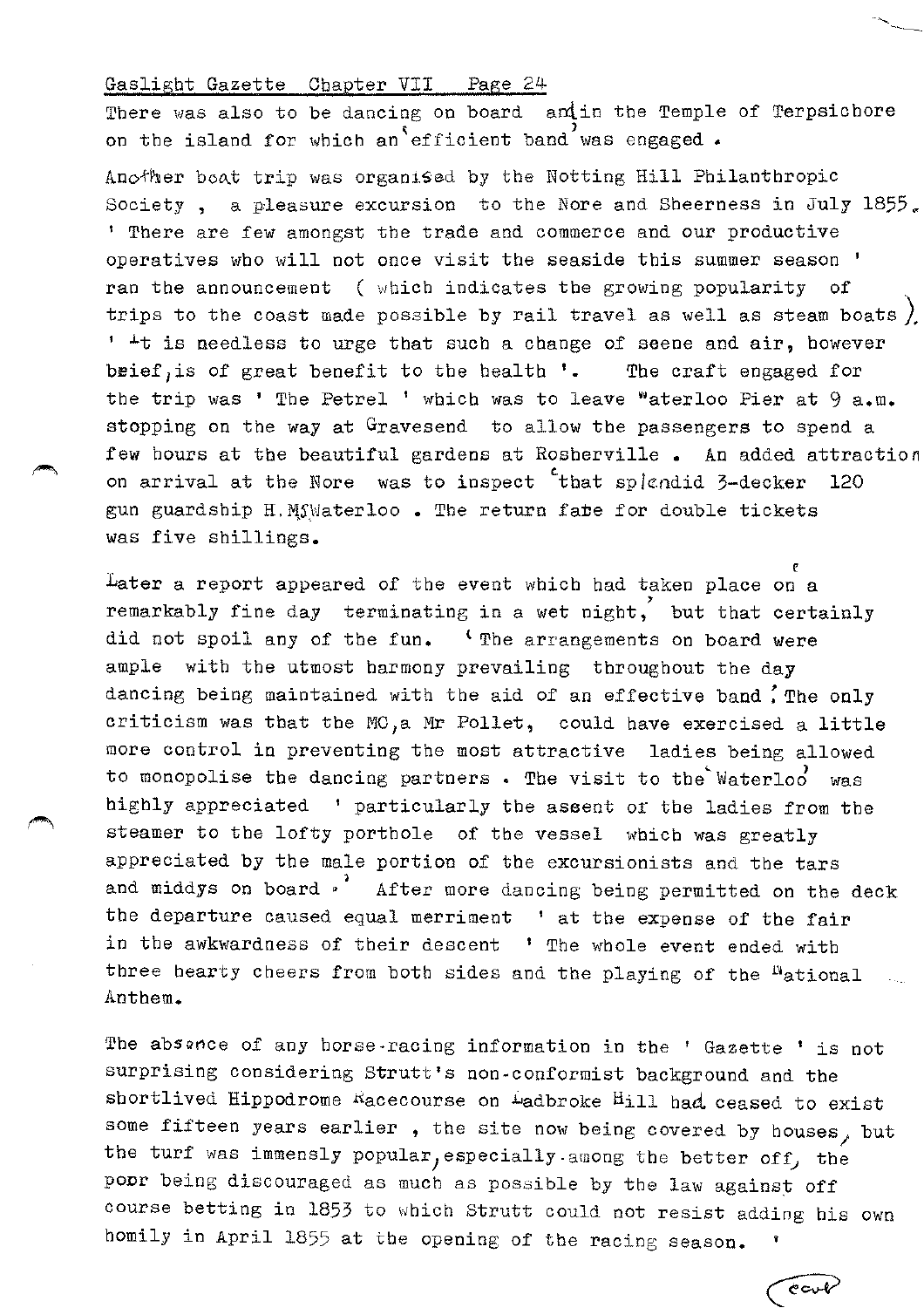á.<br>Alb

' The suppression of betting shops does not necessarily constitute the suppression of betting  $\cdot$  he wrote  $\cdot$  although it may be a great discouragement The vilest sink of speculative iniquity is the turf the honourable exceptions are so few as to be worth little notice, the whole system is a complicated aristocratic and exciting swindless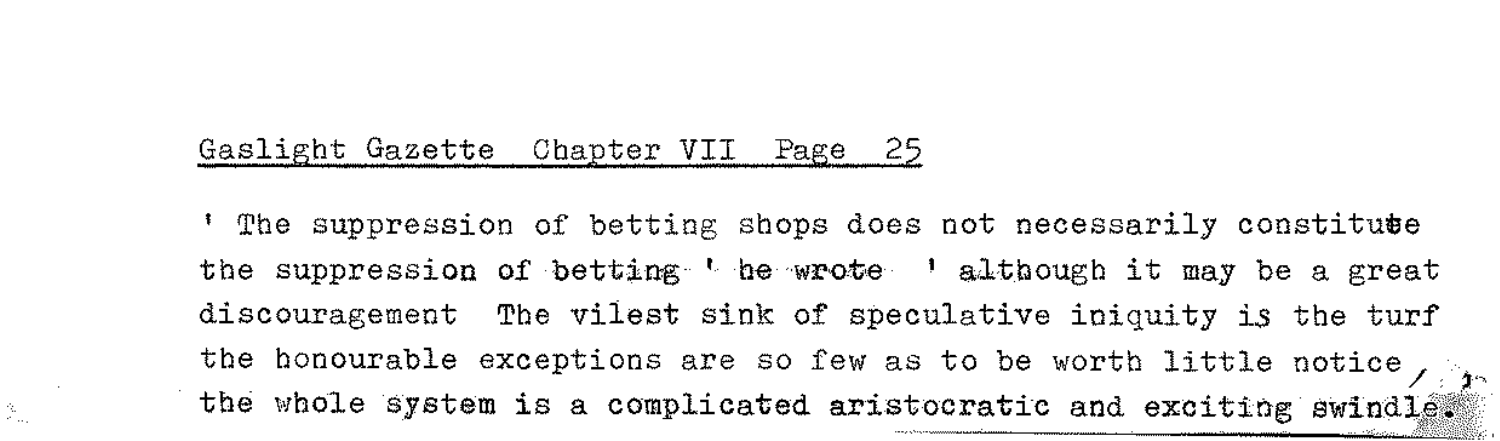Although gardening had been popular with the aristocracy  $\mathcal{L}_{\mathcal{L}}$ since Georgian times where it consisted more in employing the services of landscape gardeners and architects such as Capability Brown rather than actually dirtying ones own hands, the new suburbs were ensouraging the middle classes to take a practical interest in the patches of ground in front of and behind their new villas. On April 14 1854 the ' Gazette carried the announcement of the first issue of a new Horticultural and Cultural Journal and <sup>\*</sup>arm and <sup>G</sup>arden Advertiser 'stamped threepence and available from F Dillon at 14 York Street, Covent Garden. Fackets of assorted seeds in thirty choice varieties could be obtained price 3s 6d from E.W. frasers Nursery, at "estbourne Grove near  $-$ the Royal  $\vee$ ak as well as all kinds of trees shrubs and roots.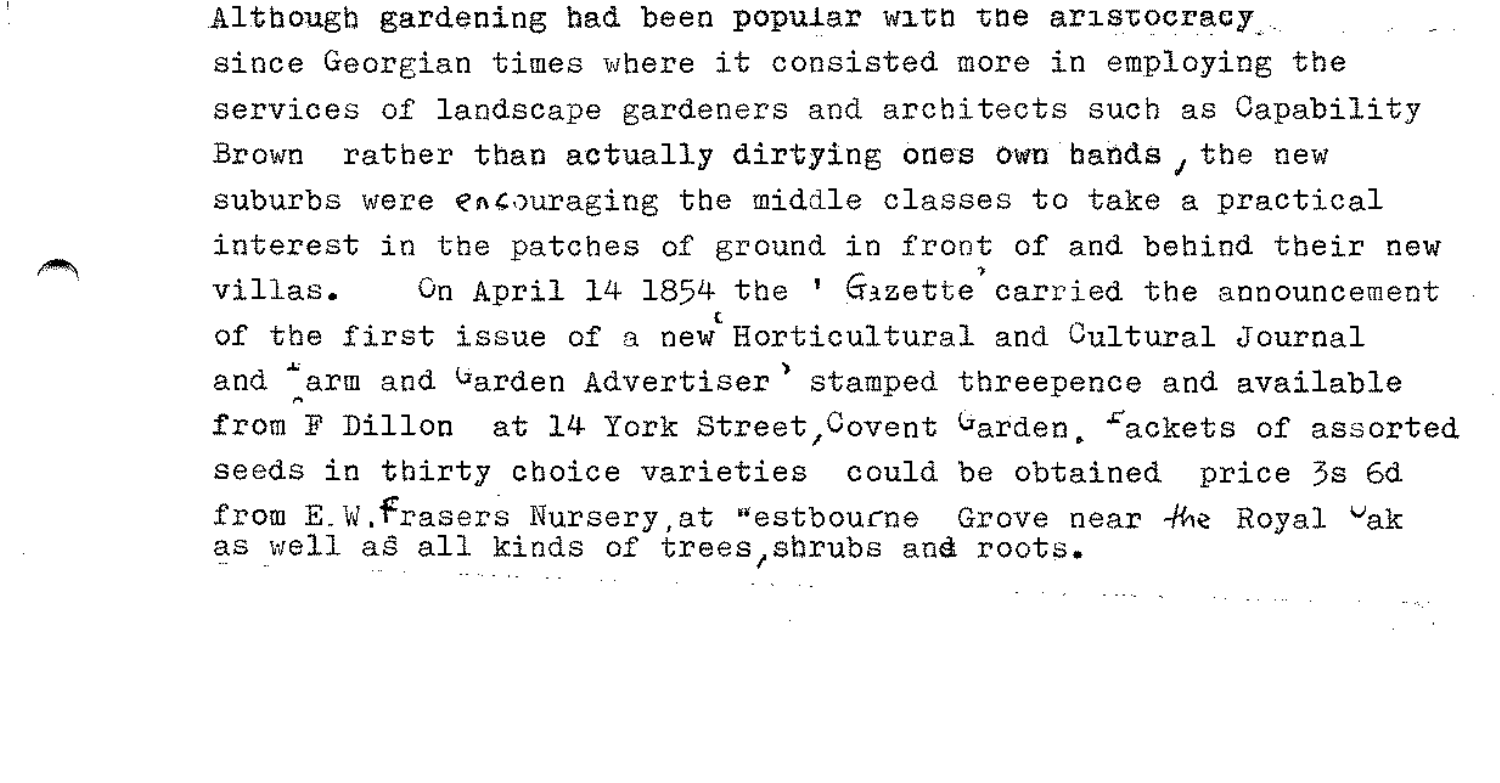than actually dirtying ones own hands

 $\label{eq:2.1} \mathcal{L}(\mathcal{A}) = \mathcal{L}(\mathcal{A}) \mathcal{L}(\mathcal{A})$ 

 $\label{eq:2.1} \frac{d\mathbf{r}}{d\mathbf{r}} = \frac{d\mathbf{r}}{d\mathbf{r}} \left[ \frac{d\mathbf{r}}{d\mathbf{r}} + \frac{d\mathbf{r}}{d\mathbf{r}} \right] \left[ \frac{d\mathbf{r}}{d\mathbf{r}} + \frac{d\mathbf{r}}{d\mathbf{r}} \right] \, .$ 

かちかい アーバー アーバー・エー

a sa Tanggarang Kabupatèn Tenggaran<br>Kabupatèn Sumah  $\mathcal{L}^{\mathcal{L}}(\mathcal{L}^{\mathcal{L}}(\mathcal{L}^{\mathcal{L}}(\mathcal{L}^{\mathcal{L}}(\mathcal{L}^{\mathcal{L}}(\mathcal{L}^{\mathcal{L}}(\mathcal{L}^{\mathcal{L}}(\mathcal{L}^{\mathcal{L}}(\mathcal{L}^{\mathcal{L}}(\mathcal{L}^{\mathcal{L}}(\mathcal{L}^{\mathcal{L}}(\mathcal{L}^{\mathcal{L}}(\mathcal{L}^{\mathcal{L}}(\mathcal{L}^{\mathcal{L}}(\mathcal{L}^{\mathcal{L}}(\mathcal{L}^{\mathcal{L}}(\mathcal{L}^{\mathcal{L$ 

アンドラン 不安 アンドウ  $\mathcal{L}_{\text{max}}$  and  $\mathcal{L}_{\text{max}}$  and  $\mathcal{L}_{\text{max}}$ form.  $\sqrt{1-\lambda}$ 

 $\mathcal{L} = \mathcal{L} \mathcal{L} \mathcal{L} \mathcal{L} \mathcal{L} \mathcal{L} \mathcal{L} \mathcal{L} \mathcal{L} \mathcal{L} \mathcal{L} \mathcal{L} \mathcal{L} \mathcal{L} \mathcal{L} \mathcal{L} \mathcal{L} \mathcal{L} \mathcal{L} \mathcal{L} \mathcal{L} \mathcal{L} \mathcal{L} \mathcal{L} \mathcal{L} \mathcal{L} \mathcal{L} \mathcal{L} \mathcal{L} \mathcal{L} \mathcal{L} \mathcal{L} \mathcal{L} \mathcal{L} \mathcal{L} \mathcal$  $\label{eq:2} \mathcal{L}_{\text{max}} = \mathcal{L}_{\text{max}} + \mathcal{L}_{\text{max}} + \mathcal{L}_{\text{max}}$ 2019년 - 대한민국의 대한민국의 대한민국의 대한민국의 대한민국의 대한민국의 대한민국의 대한민국의 대한민국의 대한민국의 대한민국의 대한민국의 대한민국의 대한민국의 대한민국의 대한민국의 대한민국의 <br>대한민국의 대한민국의 대한민국의 대한민국의 대한민국의 대한민국의 대한민국의 대한민국의 대한민국의 대한민국의 대한민국의 대한민국의 대한민국의 대한민국의 대한민국의 대한민국의 대한민국의 대한민국의 대한

 $\sigma^2 = 1.00$  and  $\sigma^2 = 1.00$  $\mathcal{L}^{\mathcal{L}}$  and the second contribution of the second contribution of the second contribution of the second contribution of the second contribution of the second contribution of the second contribution of the second c

A. アイティー・スページ アイティー・アメリカー アイルエート and the first state of the

 $\label{eq:2.1} \frac{1}{\sqrt{2}}\int_{\mathbb{R}^3}\frac{1}{\sqrt{2}}\left(\frac{1}{\sqrt{2}}\right)^2\left(\frac{1}{\sqrt{2}}\right)^2\left(\frac{1}{\sqrt{2}}\right)^2\left(\frac{1}{\sqrt{2}}\right)^2\left(\frac{1}{\sqrt{2}}\right)^2\left(\frac{1}{\sqrt{2}}\right)^2\left(\frac{1}{\sqrt{2}}\right)^2.$  $\ddot{\phantom{a}}$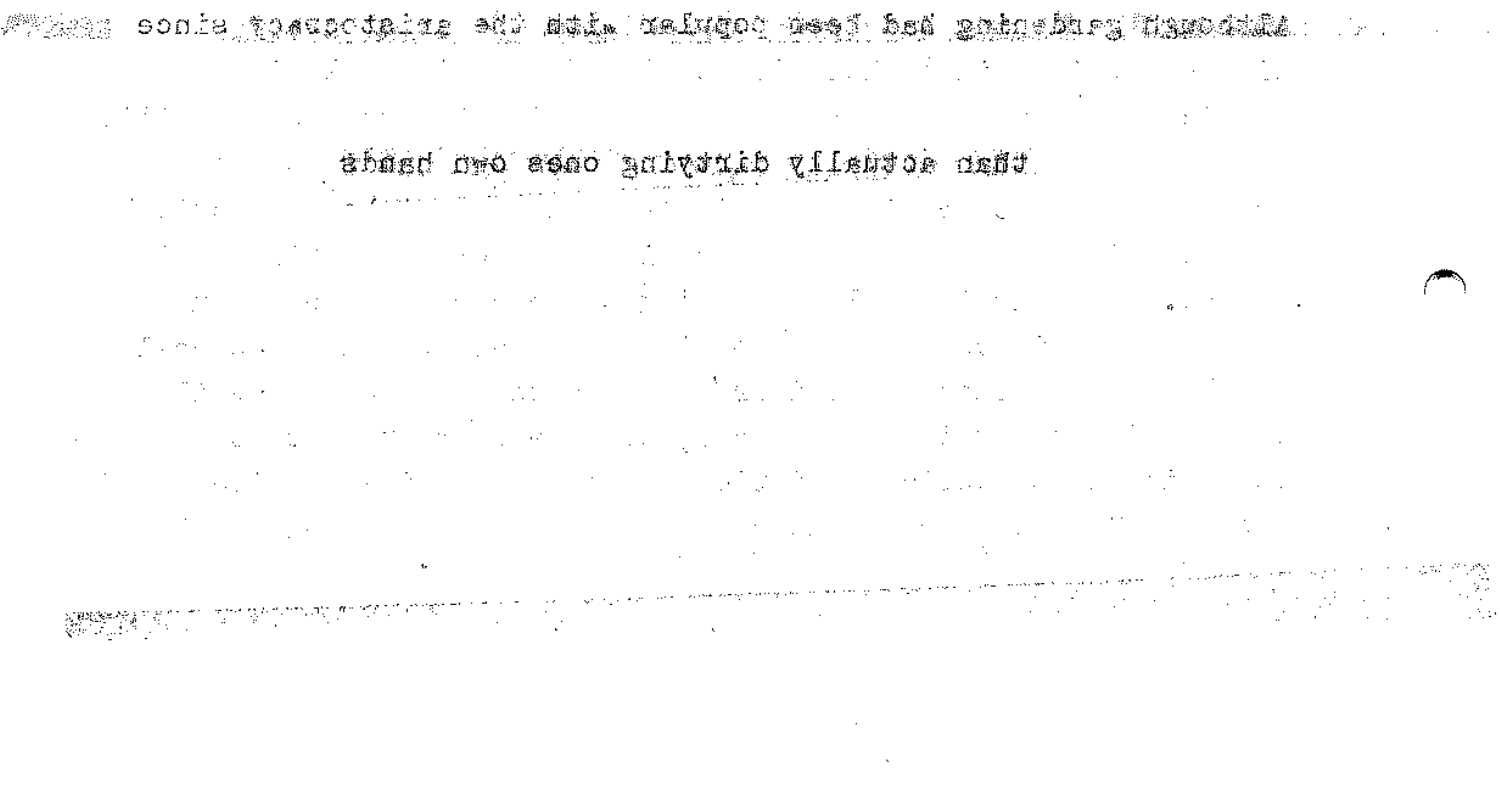$\frac{1}{\pi}$  There is little mention of football or other sports in the Gazette  $\alpha$ !thouph skating which was popularised by the cold hard winters of the 19th century, the Thames being frozen over on several occasions. In  $\tilde{}$  ecember 1855 the ' Gazette ' recorded that  $\tilde{}$  a great part of the Perpentine was not frozen over on Thursday morning but during the day a portion became covered with ice yet exceedingly dangerous and not fit to bear. Mr Williams, the Superinteddent, placed men along the banks to keep people off but a number of lads ventured on the edge and several immersions took place but not of a serious nature.  $\cdot$  Fishing does not recalve much editorial mention either but there was an advertisment for the Kingsbury Fishery on the Edgware Road  $'$  within five miles of "arble "rch and two miles of Kilburn Station, well stocked with Jack and Perch.